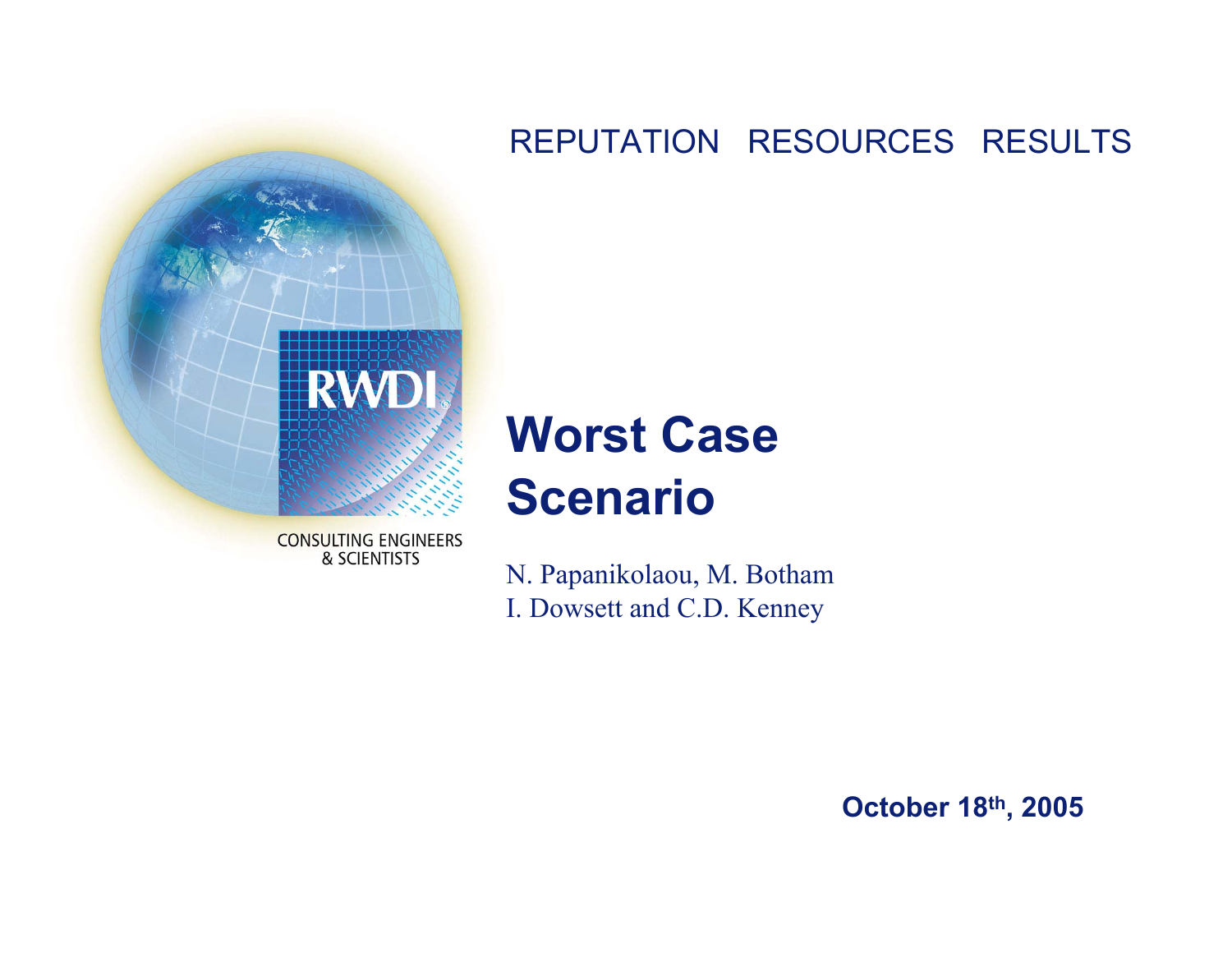# **Objectives of Session**

**& SCIENTISTS** 

**RWD** 

This session will explore the concept of worst-case scenarios as applied to estimation of hazard and risk.

- The term 'worst-case' seems self-explanatory, but it meaning is often unclear
- Since the 'worst-case' concept is an integral part of risk management and emergency planning, clear understanding of worst-case terminology and events is vital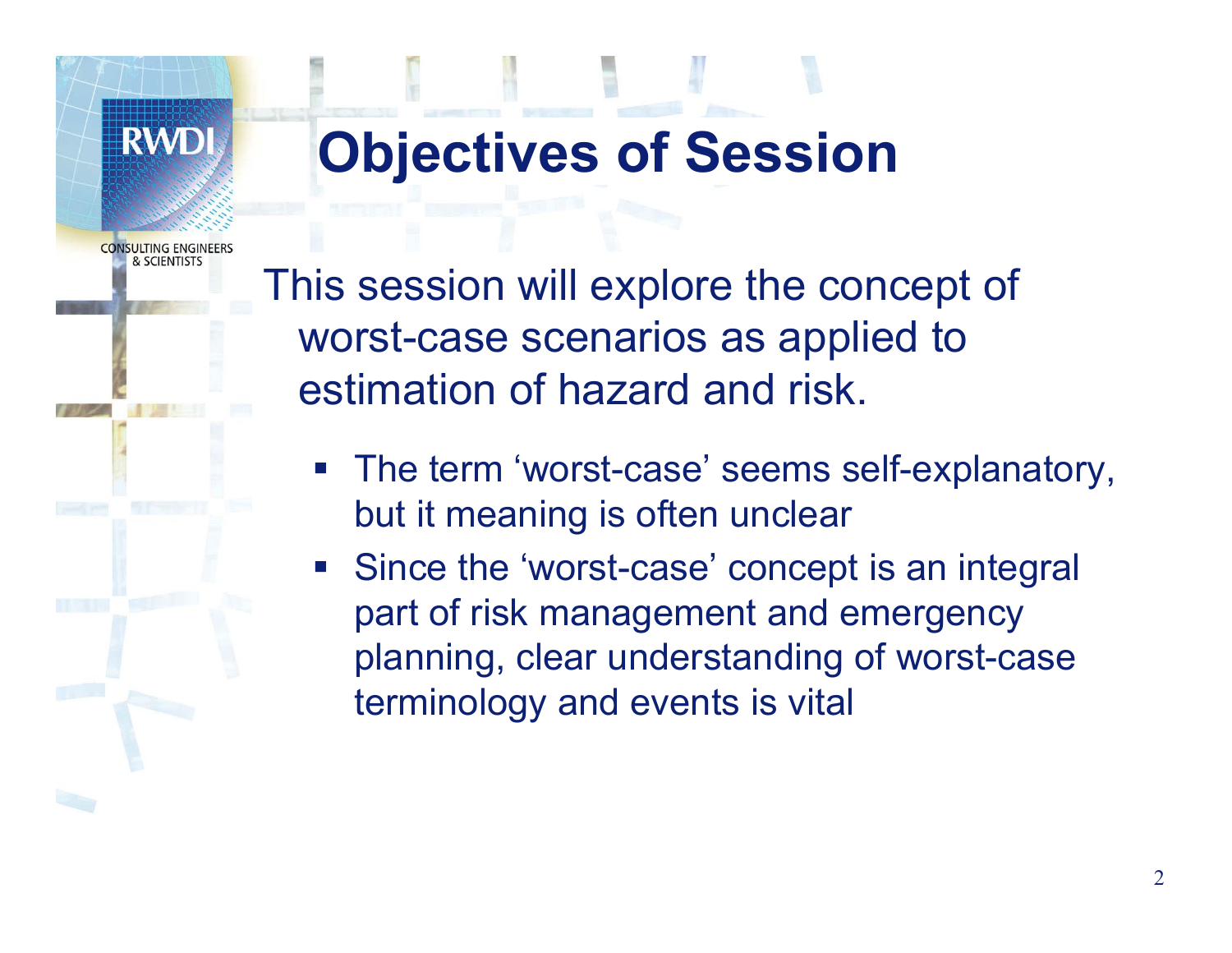

SULTING ENGINE & SCIENTISTS

# **'Worst-Case' Events**

## Accident

an event that causes damage, injury or death

## **Disaster**

 an accident that causes great distress or destruction

## **Catastrophe**

 a momentous tragic event ranging from extreme misfortune to utter ruin'

## What is the difference?

- Difference between accident and disaster is the amount of damage or number of people involved
- A catastrophe occurs when the resources required to address a disaster are overwhelmed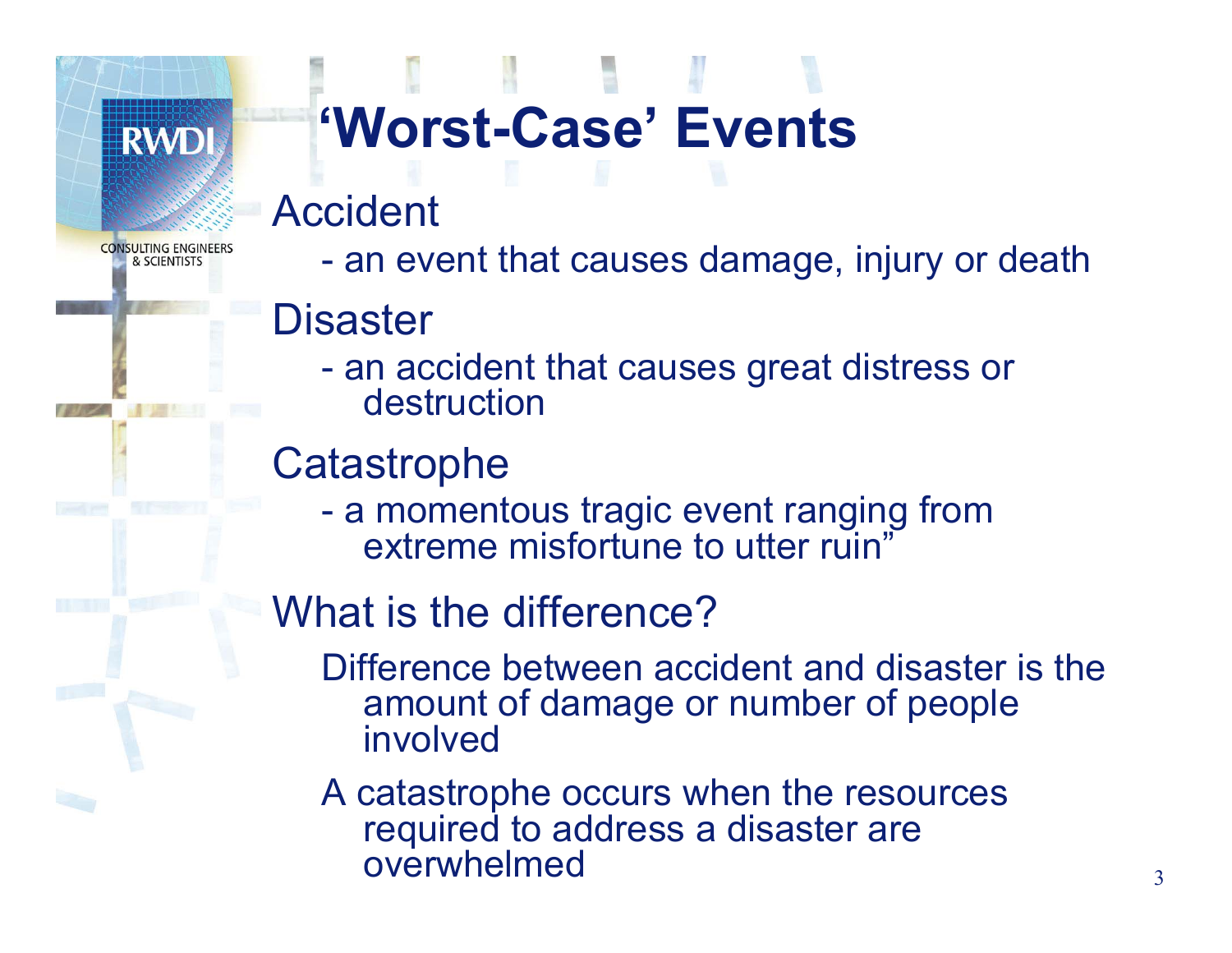

Source: Fire Prevention And Engineering Bureau Of Texas

An explosion occurred on the ship S. S. GRANDCAMP during loading of ammonium nitrate. The accident damaged more than 90% of the city's buildings and killed nearly 600 people.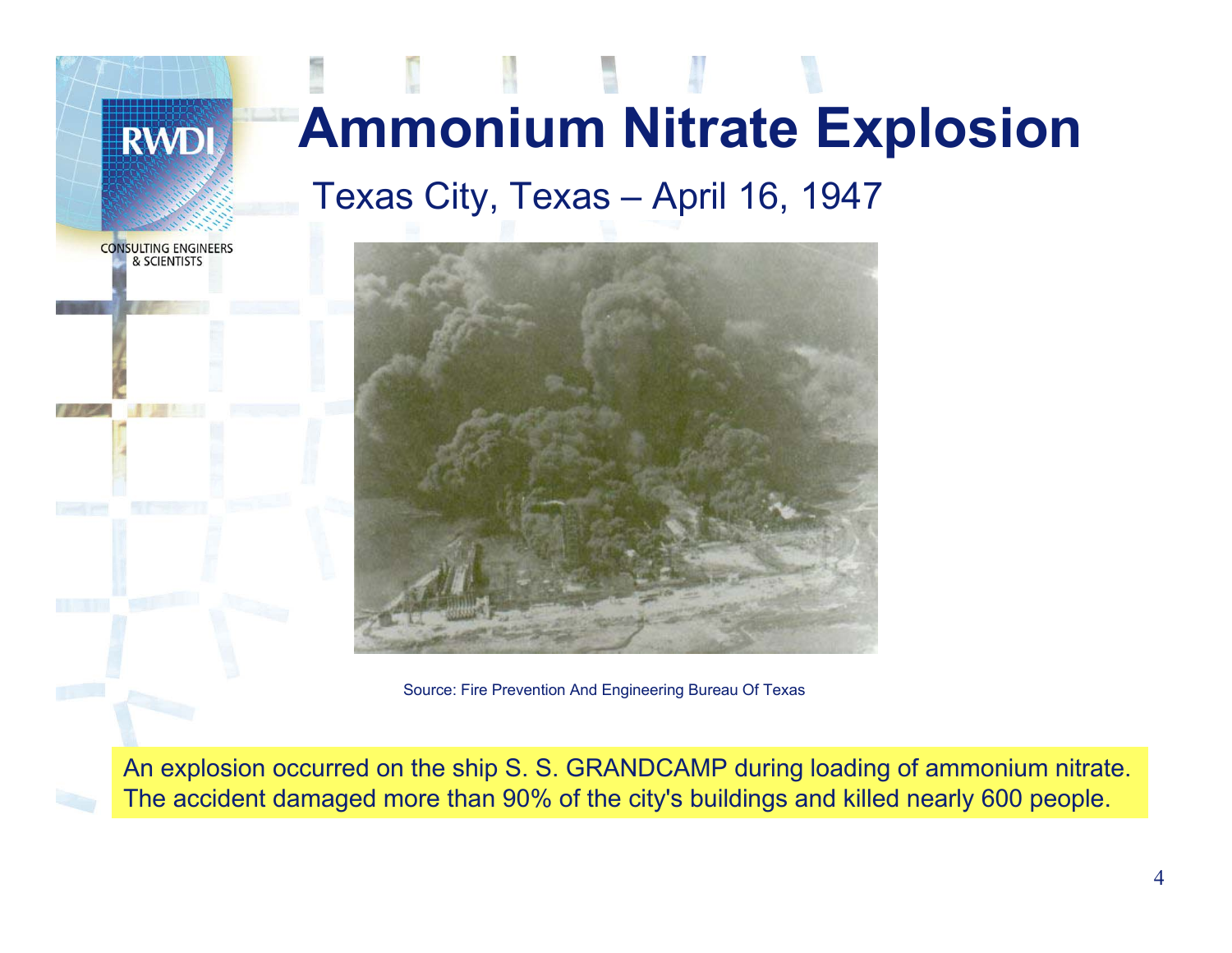**RWD** 

## **Cyclohexane Release/Explosion** Flixborough, England – June 1, 1974





Source: UK Health and Safety Executive, Hazardous Installations Directorate

A cyclohexane pipeline at the Nypro site ruptured, causing a large explosion. 28 workers were killed and a further 36 suffered injuries. Offsite consequences resulted in 53 reported injuries and significant property damage.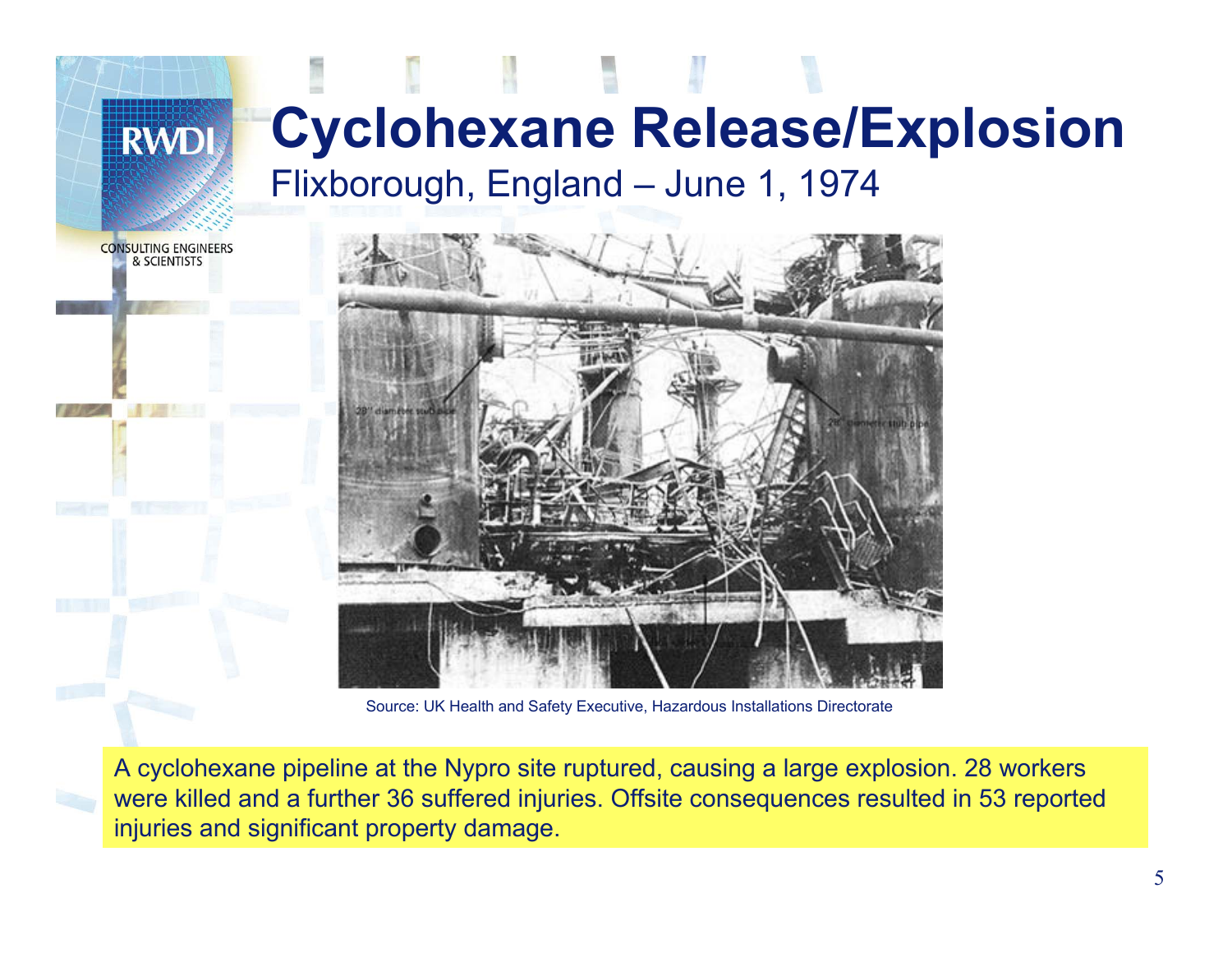## **Tank Rupture and Release** Bhopal, India – Dec. 2-3, 1984

**CONSULTING ENGINEERS** & SCIENTISTS

**RWD** 



Source: United Nations Environment Programme



Water entered tank 610 in foreground of picture reacting with MIC and caused an uncontrolled release of a vapor cloud.

**A sudden release of methyl isocyanate (MIC) at the Union Carbide pesticide plant at Bhopal, India, led to the death of 2,800 – 8,000 people and caused respiratory damage and eye damage to over 20,000 others. Estimates of the damage vary widely between \$350 million to as high as \$3 billion.**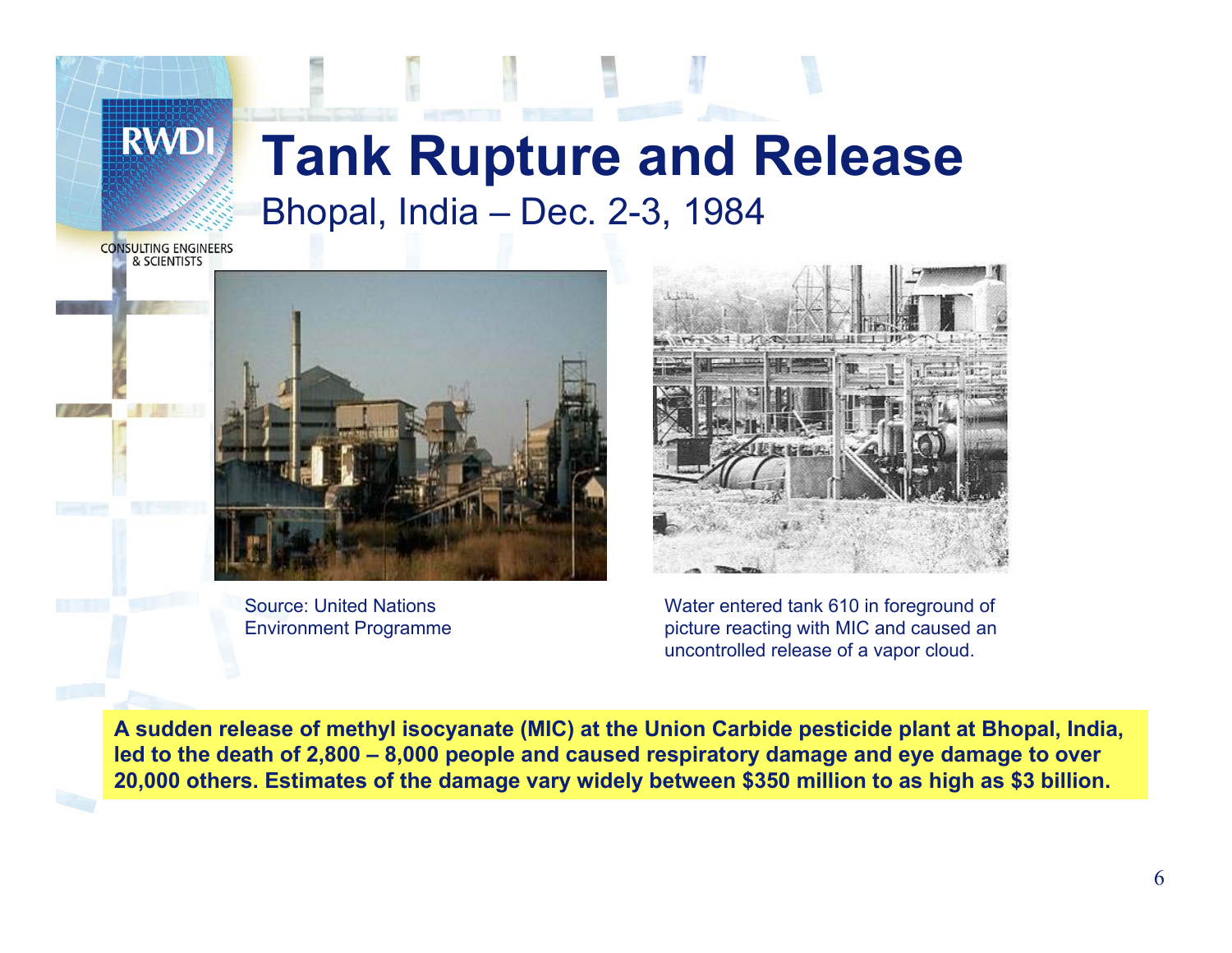

**CONSULTING ENGINEERS** & SCIENTISTS

**RWD** 



Source: Texas City Explosion: 2005 Houston Chronicle Special Report



The chemical accident initiated in a raffinate splitter tower and associated blowdown system, causing an explosion that resulted in 15 deaths, 170 injuries and significant economic losses.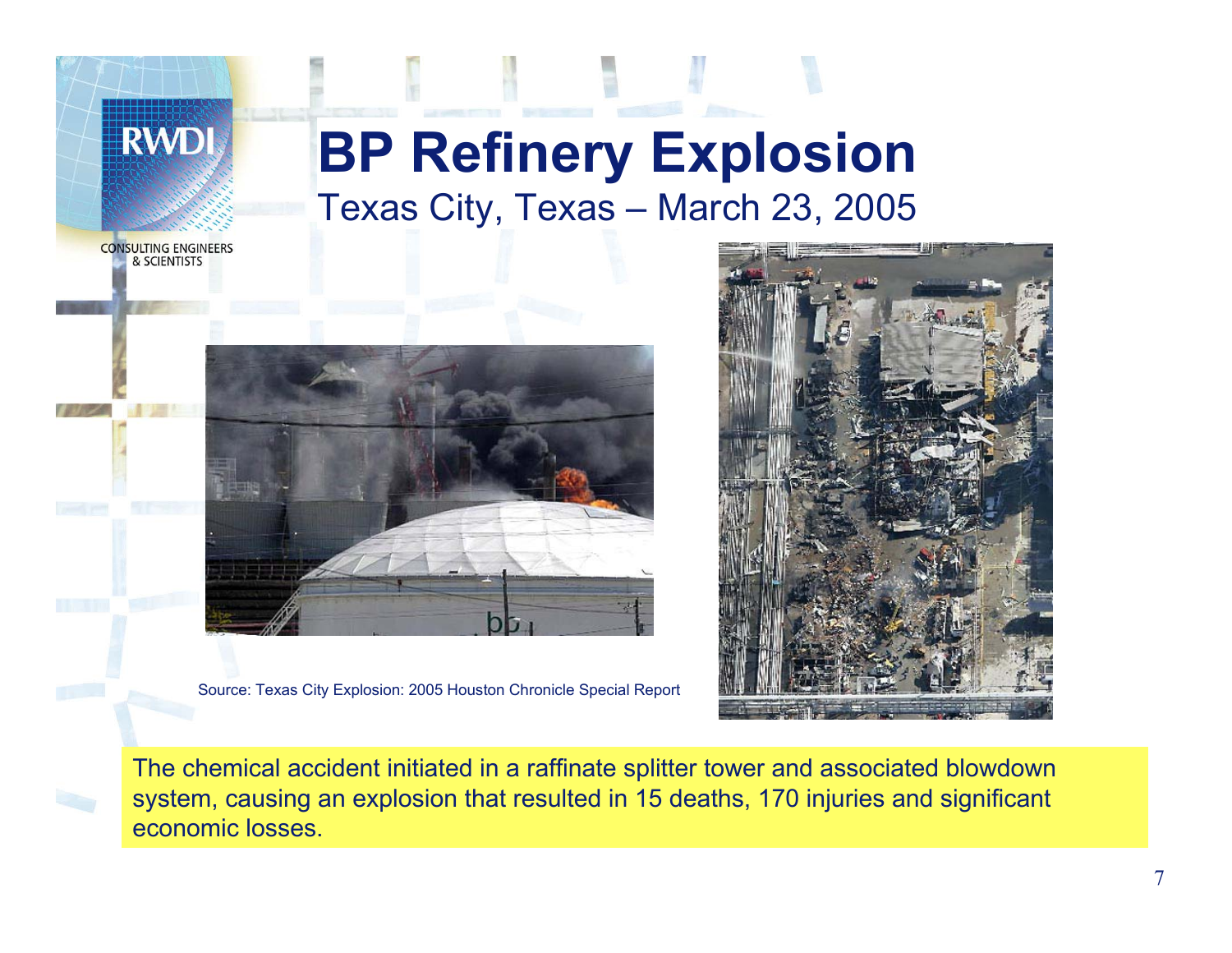

**CONSULTING ENGINE** & SCIENTISTS

> Even in these cases, most people agree that the consequences of the events could have been worse…

…it is obvious that defining a worst case is not straight forward.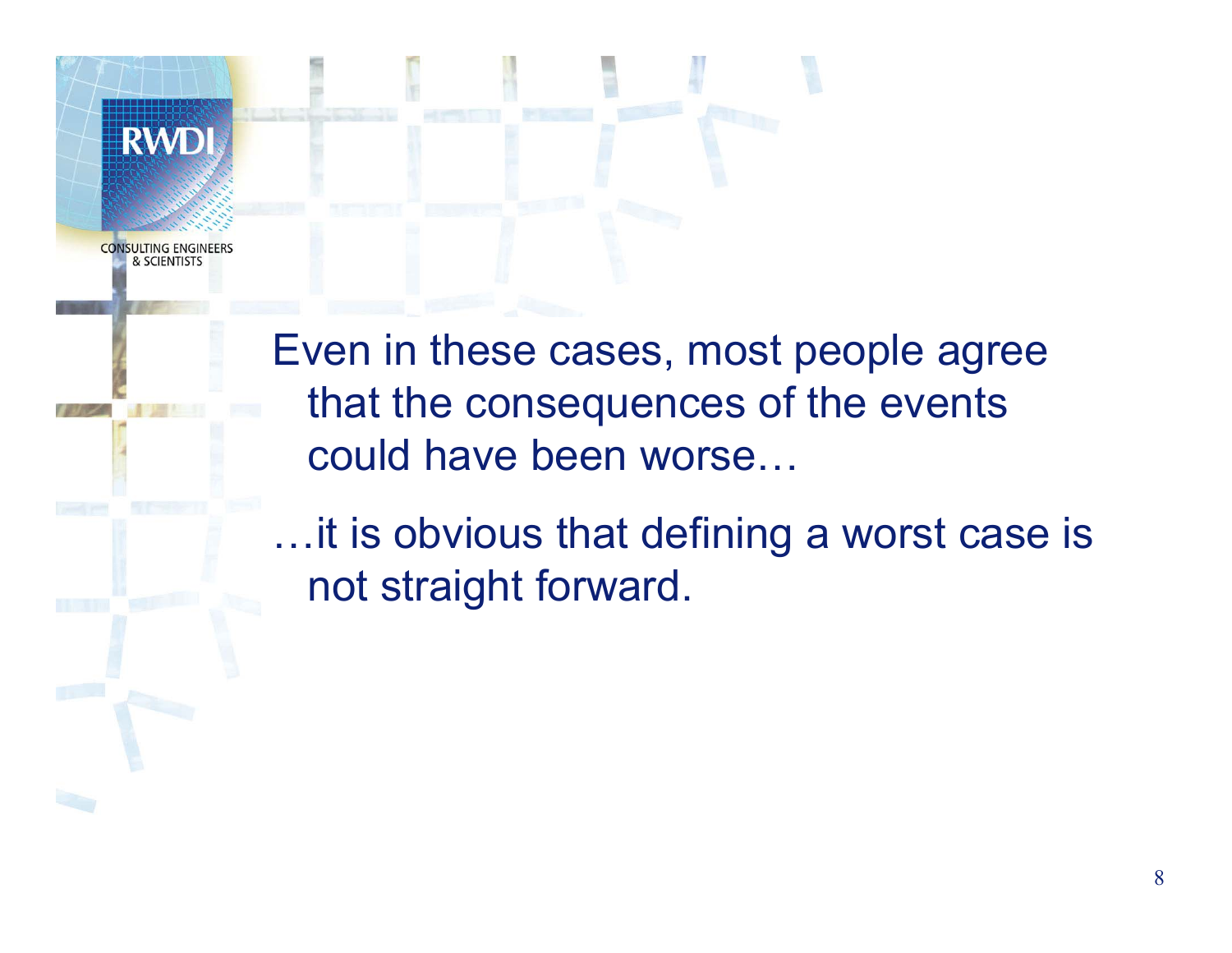**ISULTING ENGINEERS** & SCIENTISTS

# **Definition of 'Worst Case'**

#### $\mathcal{L}_{\mathcal{A}}$ EPA

- semi quantitative term
- maximum possible exposure, dose, or risk
- can conceivably occur, whether or not it actually occurs

## MIACC/CSChE

- worst credible case
- most probable release (risk)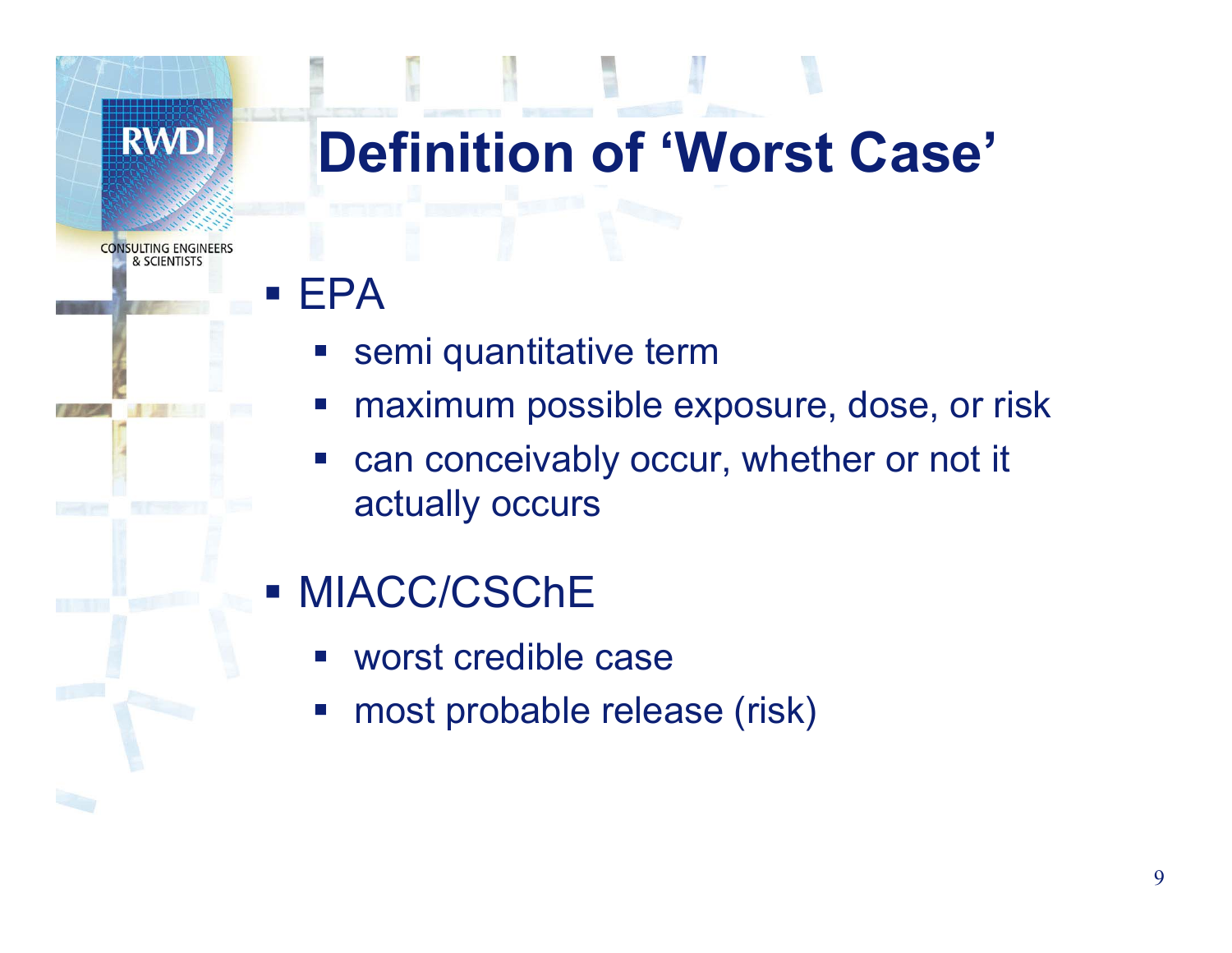

# **Why Worst Case Analysis?**

- Used when there is:
	- a number of potential outcomes
	- need to understand 'how bad it could get'

# Applied to a variety of possible fields

 financial, medical, environmental, recreational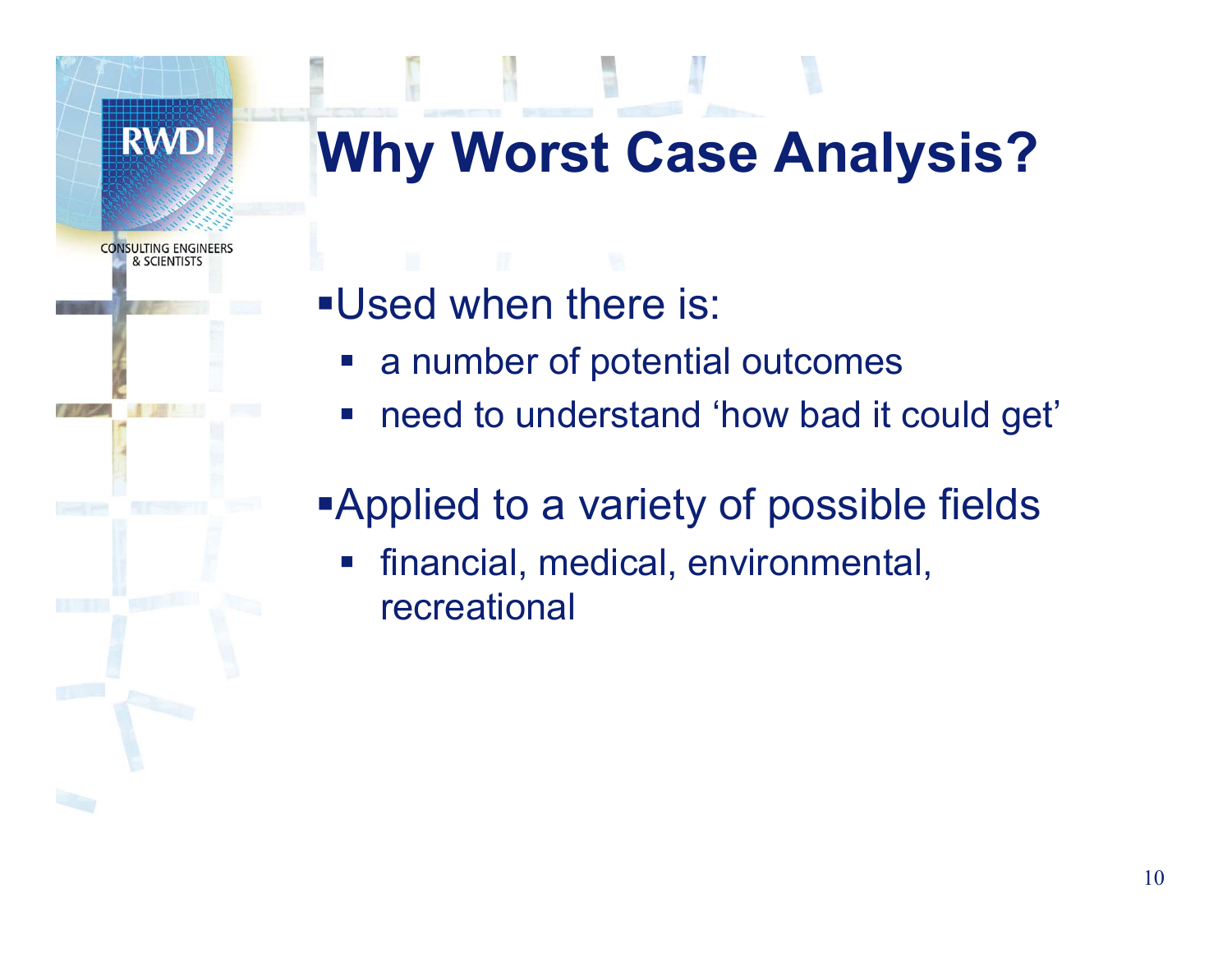

& SCIENTISTS

# **Canadian Regulatory Setting**

Emergency plans required under the Canadian Environmental Protection Act must address the potential consequences of a release…

… where consequences are identified by consideration of 'worst-case' and 'alternate' scenarios

(Implementation Guidelines, CEPA 1999)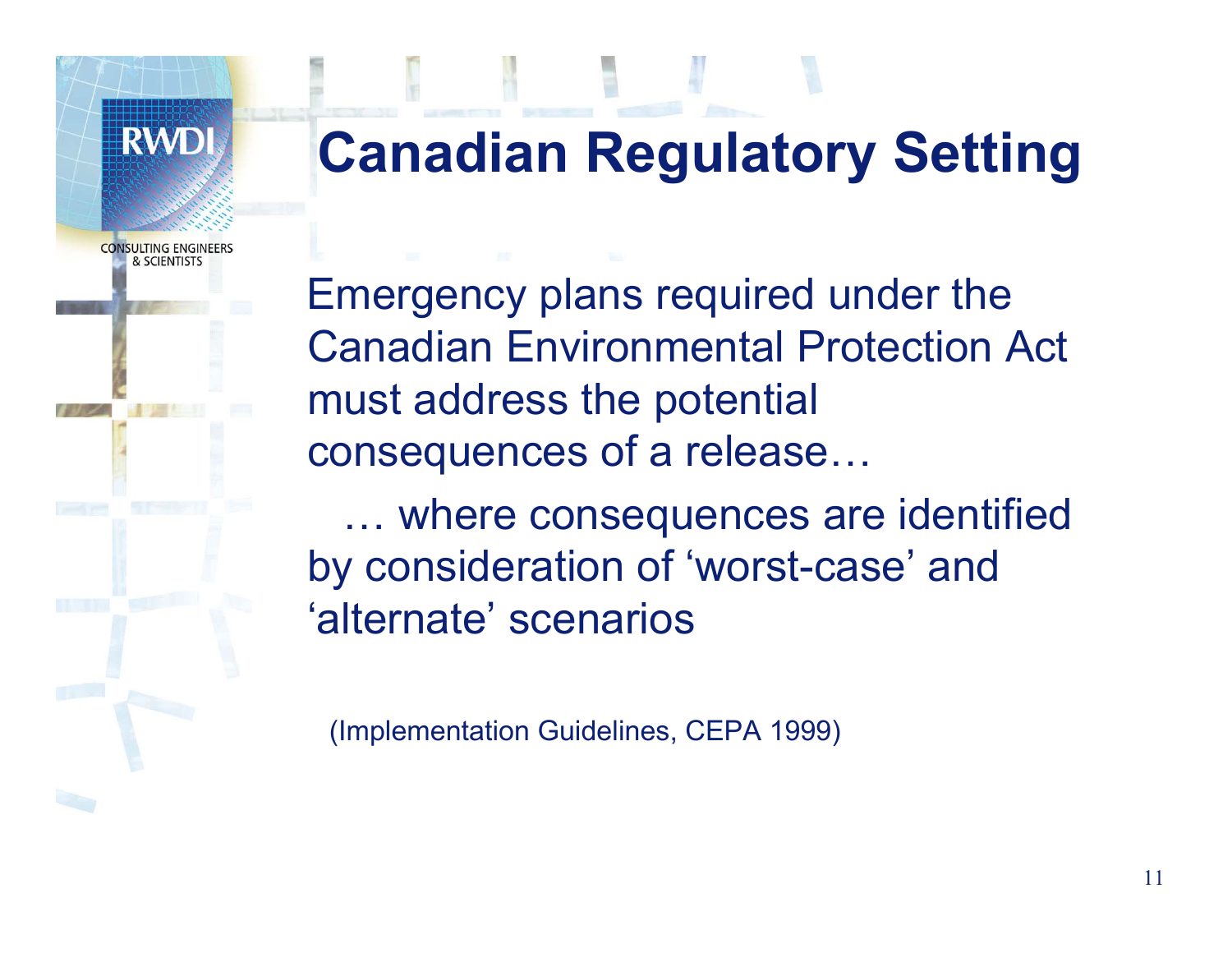

**SLIITING ENGIN** & SCIENTISTS

# **USA Regulatory Setting**

All companies using, manufacturing or storing hazardous materials must assess and divulge potential 'worst-case' release scenarios

(40 CFR 68)

…in light of recent focus on terrorism, worst case discussions have been removed from the public domain (www)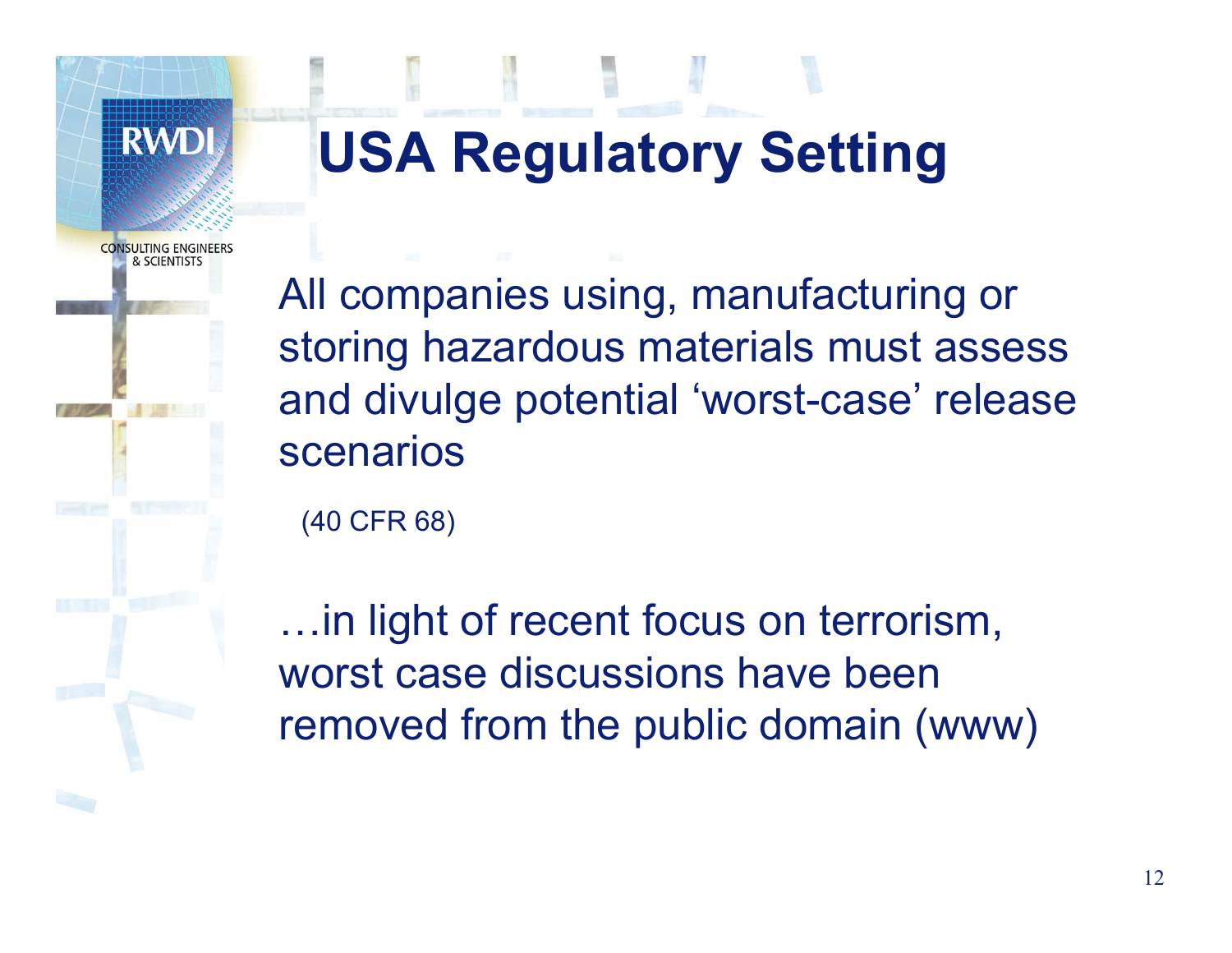**Use of 'Worst Case' Analysis**

**CONSULTING ENGINE** & SCIENTISTS

- Worst case analysis should be used to evaluate and enlighten, not frighten
- Seeks to understand
	- nature and extent of potential incident,
	- area and development of incident as defined by specified criteria
- **Primary objective** 
	- $\mathcal{L}_{\mathcal{A}}$ prevention and planning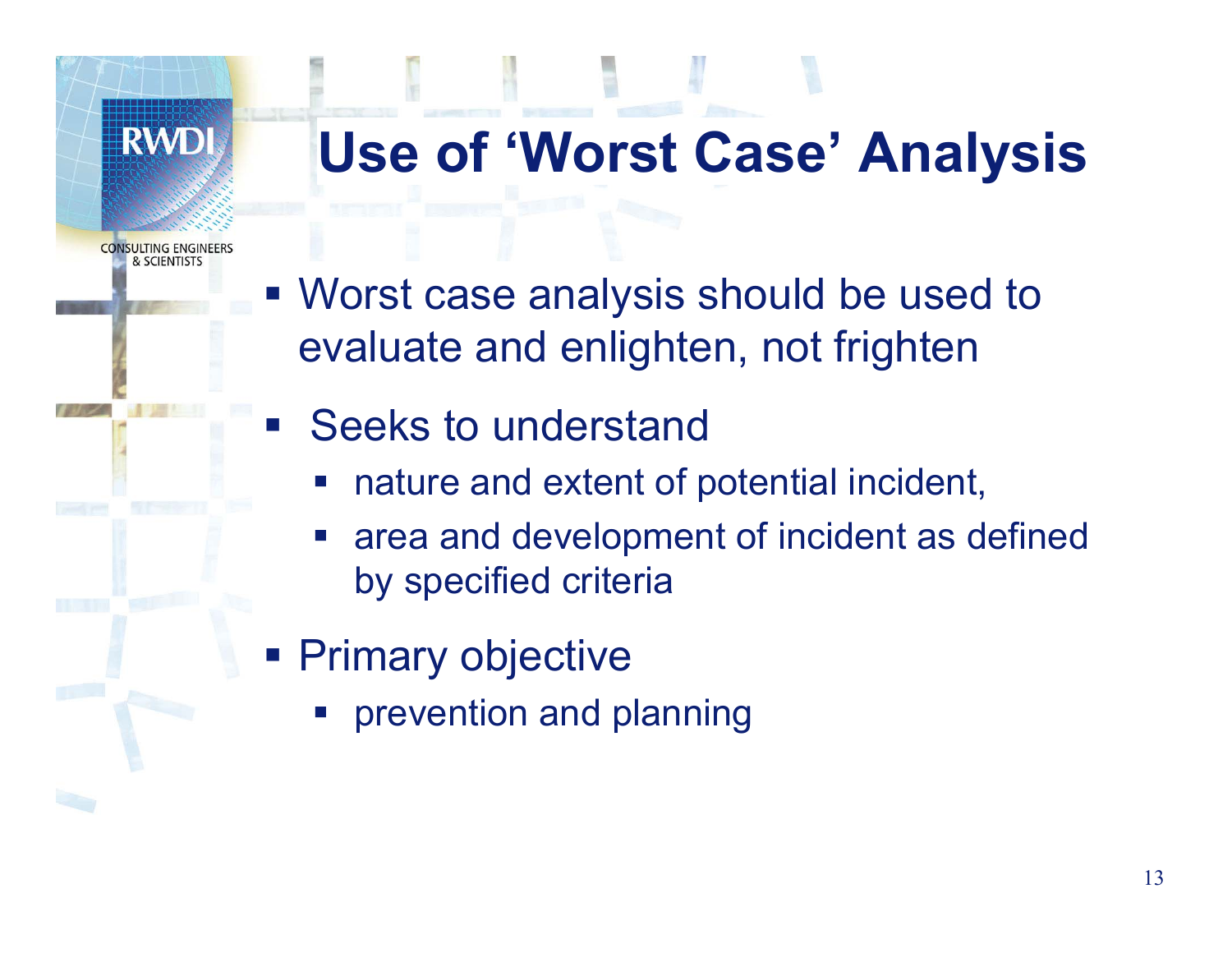

**CONSULTING ENGINE** & SCIENTISTS

# **Prevention and Planning**

## To prevent:

- Must understand how incidents could occur
- Use safety reviews, checklist analysis, FMEA failure modes and effects analysis, HAZOP - hazard and operability analysis

## To plan:

- Must understand what incidents could occur
- Leads to need to understand 'worst case' event
- Hazard analysis  $\rightarrow$ Risk analysis  $\rightarrow$
- emergency planning (EPZ) land use planning (setbacks)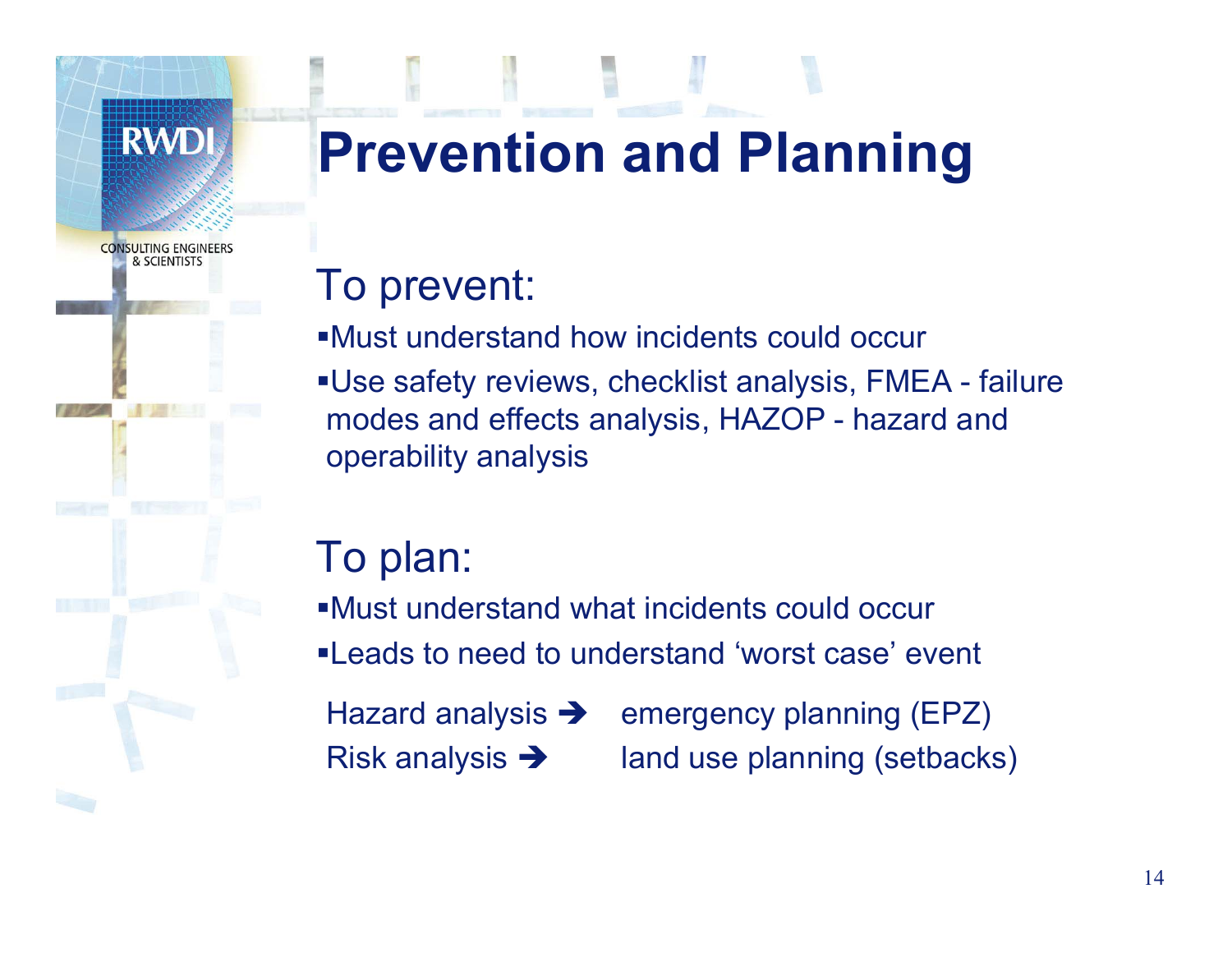**RWD** 

**CONSULTING ENGINE** & SCIENTIST

# **Hazard Evaluation Endpoints**

- $\mathcal{L}_{\mathcal{A}}$  Different decisions require evaluation using different endpoints
	- for hazard evaluation, we consider acute, short-term effects (but this may be changing…)
- Generally, we want to know:
	- the highest potential 'cost' of incident, in terms of loss of life, injury, environmental and property damage,
	- the appropriate response or mitigation efforts,
	- **the resources (personnel, equipment) required, and**
	- **Service Service** the training necessary.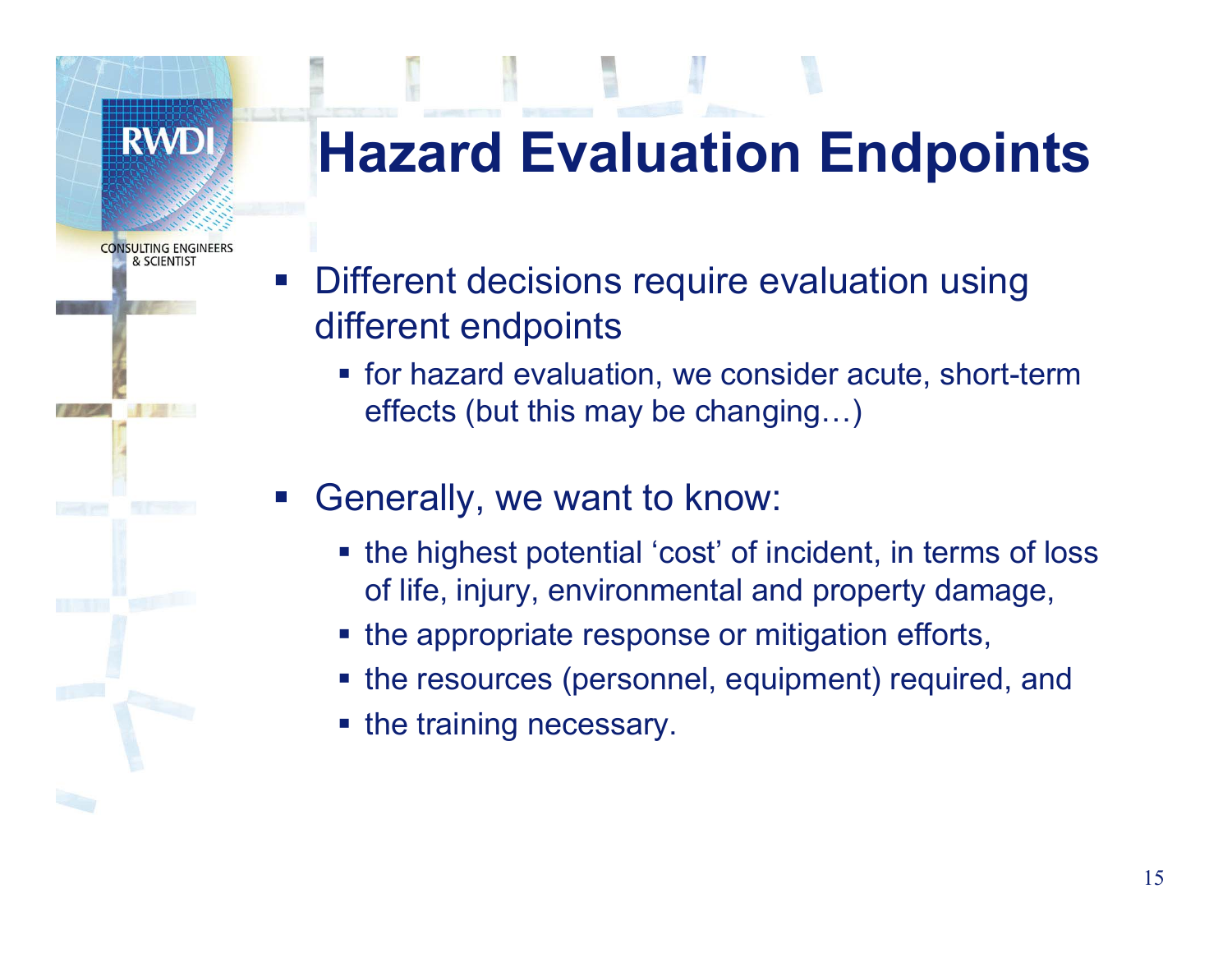# **Importance of 'Getting It Right"**

**CONSULTING ENGINEERS** & SCIENTISTS

**RWDI** 

#### Resources are limited, we must:

- p. deploy appropriate response (people, equipment)
- $\mathcal{L}_{\mathcal{A}}$ act within the appropriate timeframe
- p. notify appropriate people, agencies
- p. educate the appropriate people

### Pitfalls

- h. Overestimation of hazard:
	- complacency,
	- П cost,
	- П fear factor.
- p. Underestimation of hazard:
	- **Figure 1** resources not available,
	- П 'at risk' population not informed/notified,
	- П catastrophe.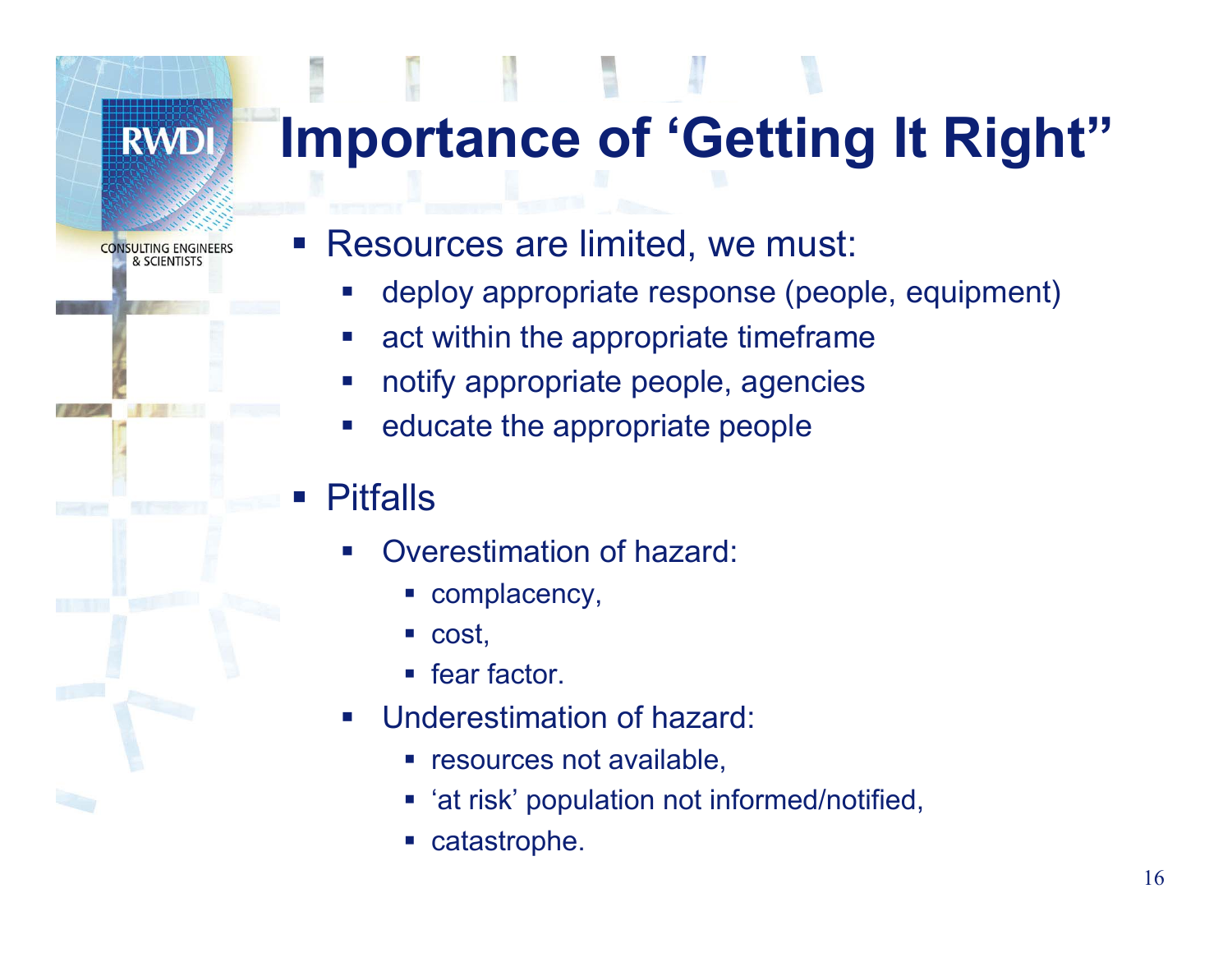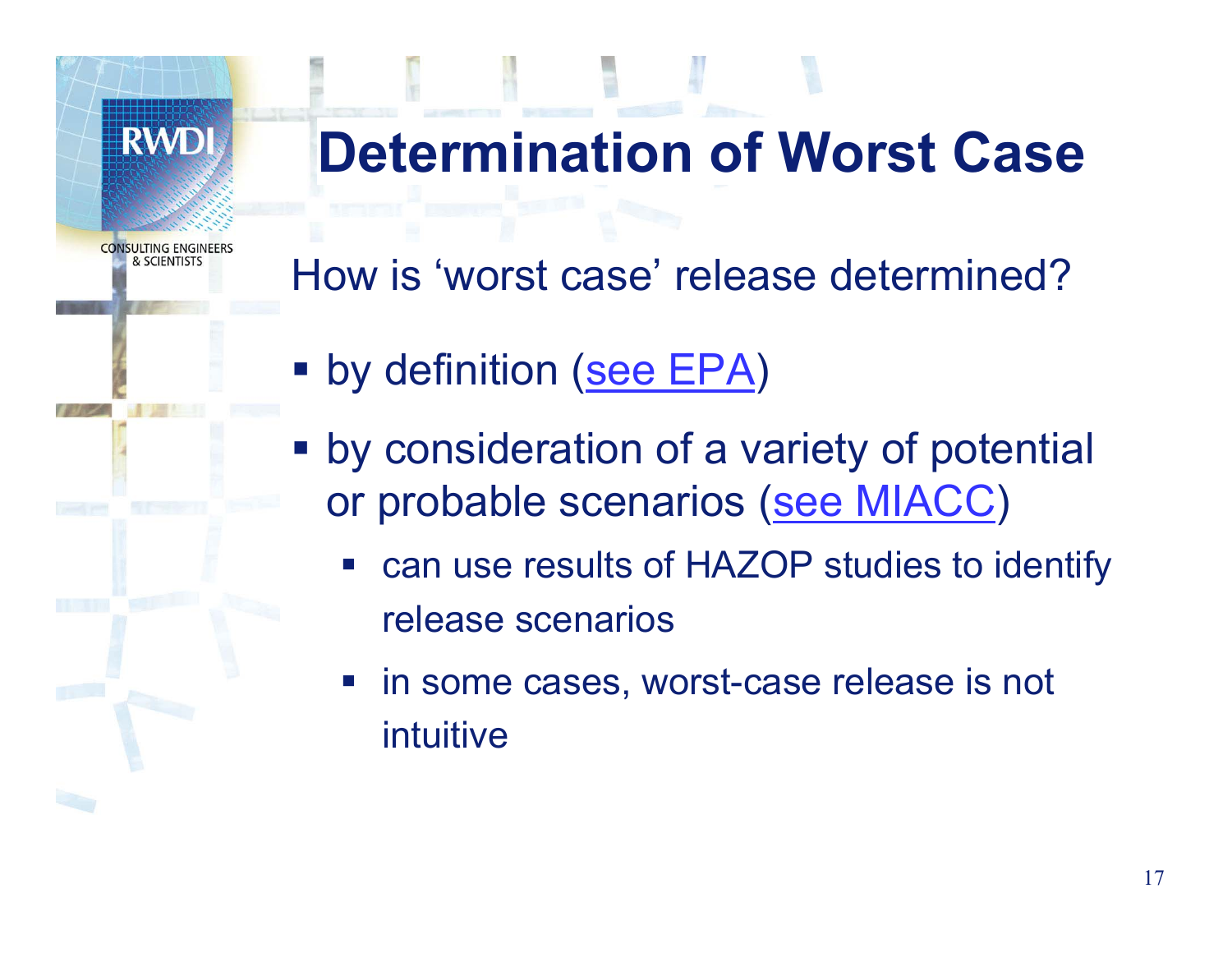**Factors Affecting Release**

**CONSULTING ENGINE** & SCIENTISTS

- **Fixed/given parameters** 
	- toxicity/flammability
	- composition
	- construction of vessel, pipeline, borehole
- Variable parameters
	- operating parameters
	- quantity of release\*
	- rate of release\*
	- $\mathcal{L}_{\text{max}}$ meteorological condition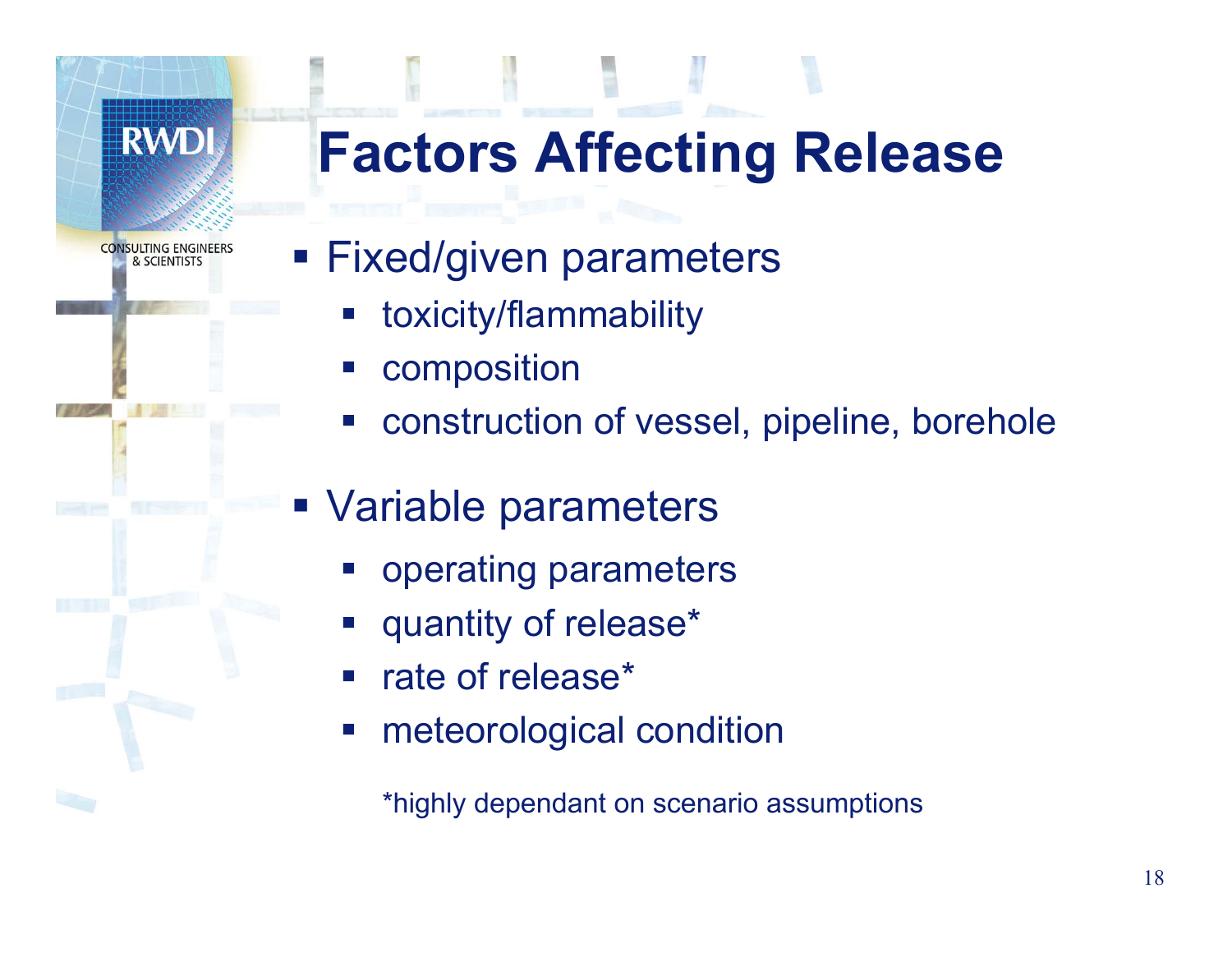**SULTING ENGIN** & SCIENTISTS

# **Variable Parameters**

- **There is a need to determine which set /** combination of variable parameters give rise to 'worst-case' release
- **In hazard assessments, there is no** consideration of probability; it is assumed that the 'worst case' conditions exist
- **IF In risk assessments, probability weights the** evaluation

*Risk = severity of consequence x frequency*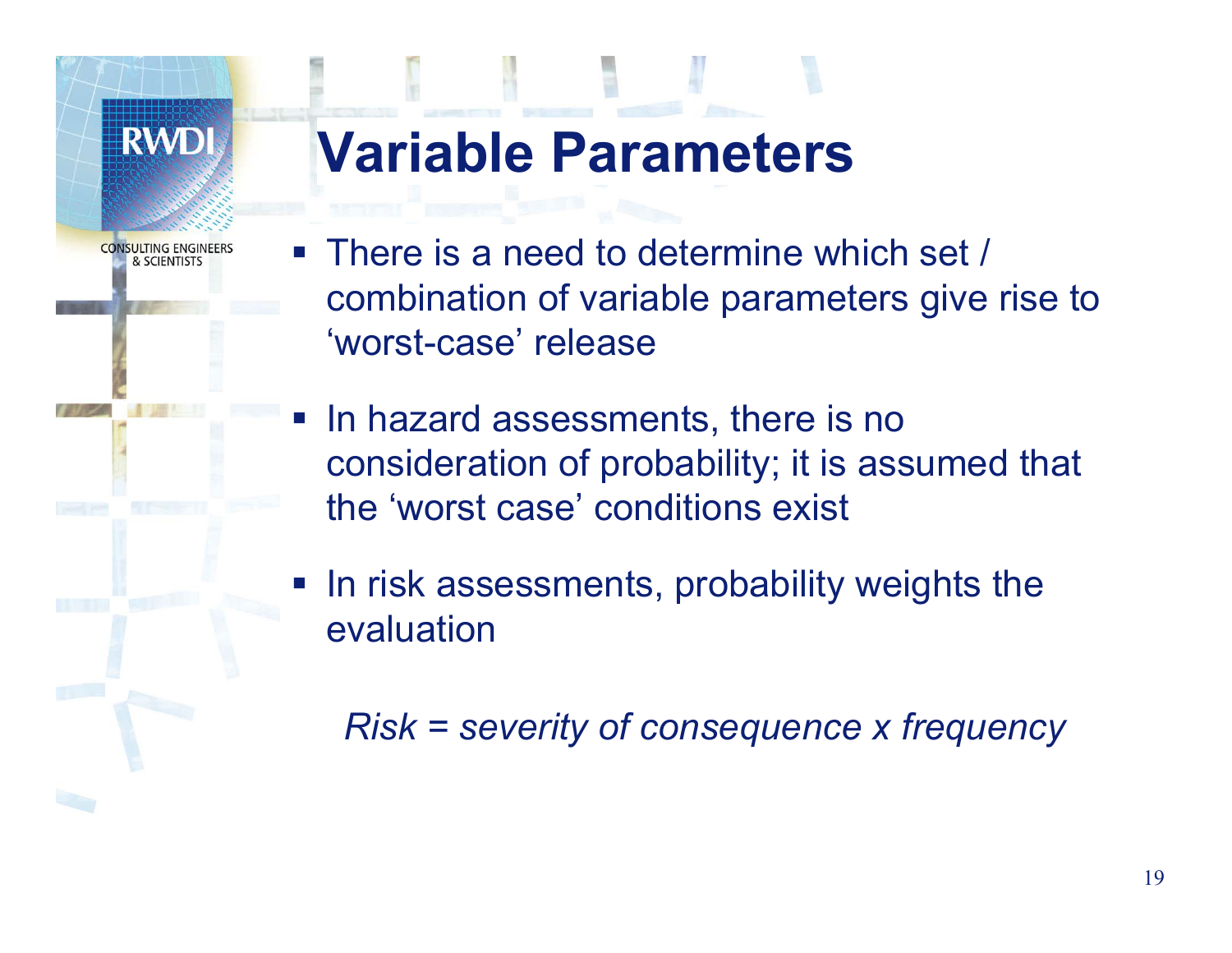#### **RWDI Worst Case ReleasesCONSULTING ENGINE Quantity**  $\mathcal{L}_{\mathcal{A}}$ & SCIENTISTS mass released prior to engineered mitigative measures (*e.g.,* ESDs) ■ Rate for gases, total volume of vessel or pipeline

- segment in specified time period
- for liquids, volatilization rate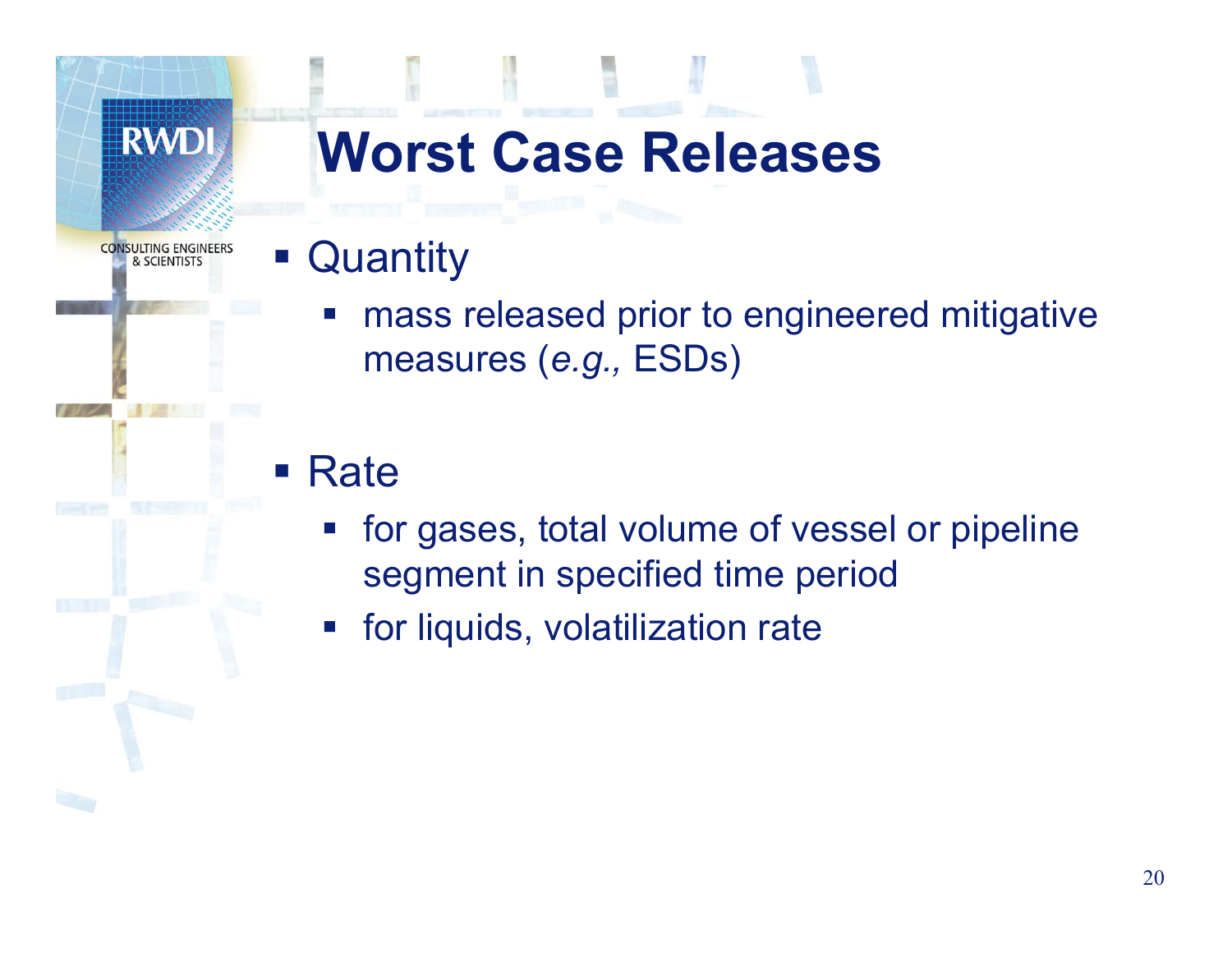

& SCIENTISTS

# **Worst Case Meteorology**

- Meteorological condition at the time of release is primary determinant of transport and dispersion of release
- Minimum dispersion generally occurs during stable, low wind conditions
- **There are varying opinions regarding** which stability class and wind speed to include:
	- EPA – F1.5
	- $\mathcal{L}^{\mathcal{A}}$ AEUB – F1
	- MIACC (based on TNO, "Dutch Guide") – D5
	- CSChE – D5, F1.5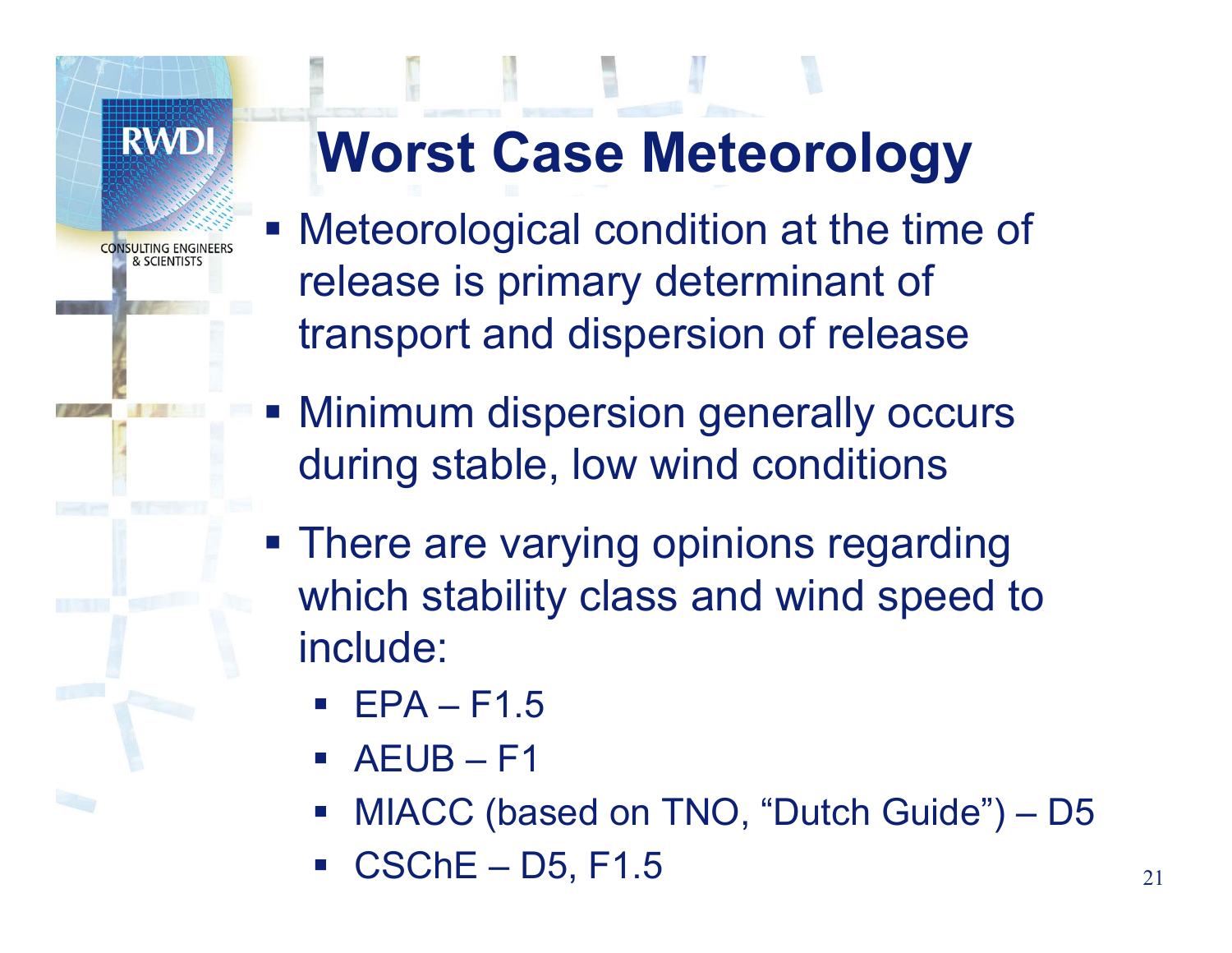

Which scenario will lead to worst case release?

- p. Pipeline rupture - complete severing of line, leading to 2 full crosssectional areas for release
- $\mathcal{L}_{\mathcal{A}}$  Pipeline leak - smaller hole in line that may continue for a longer period of time undetected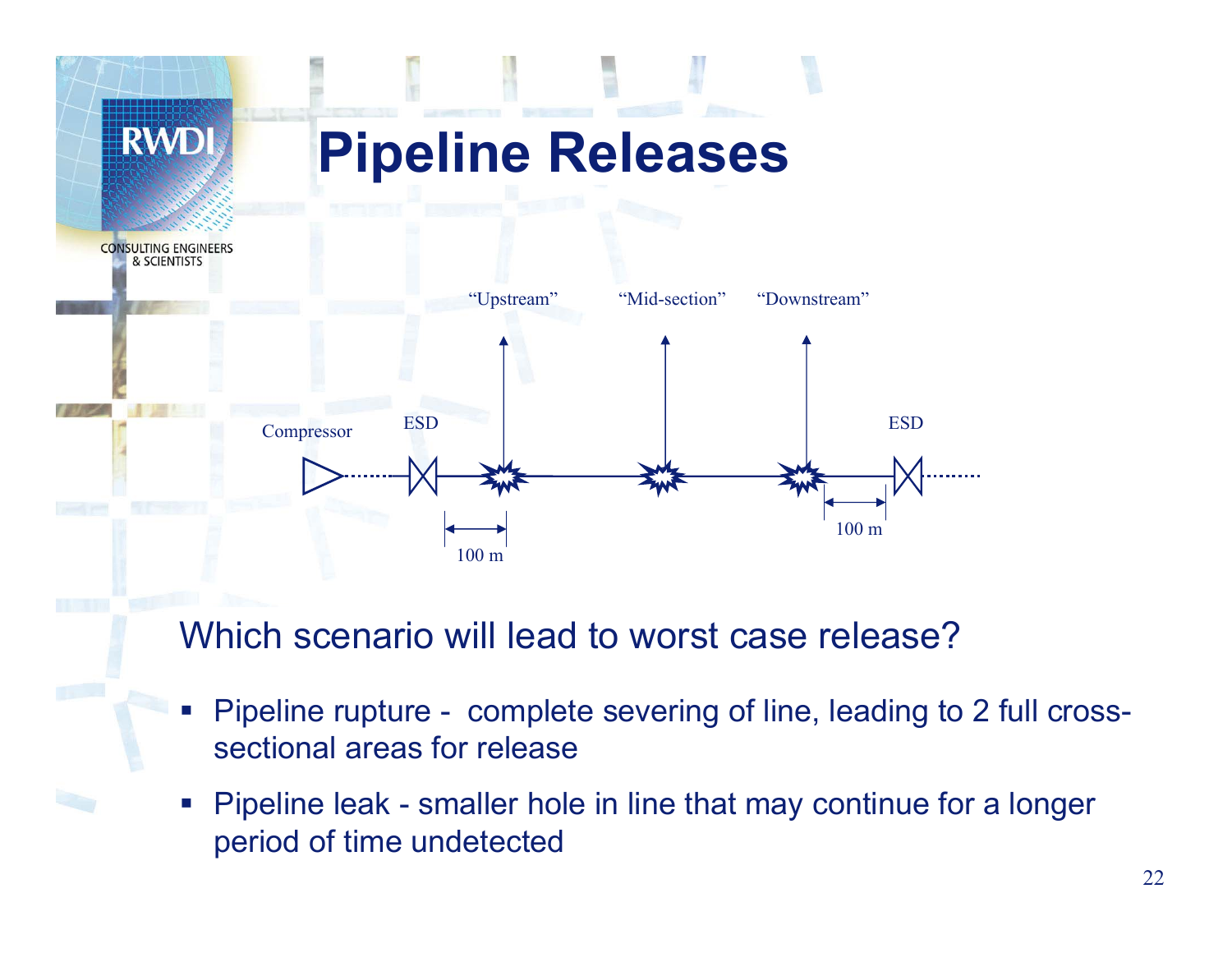

When the rates of mass released during upstream, downstream and mid-segment ruptures are compared with a mid-segment 10% leak scenario, it is apparent that the leak scenario could result in a higher TWA exposure to the public.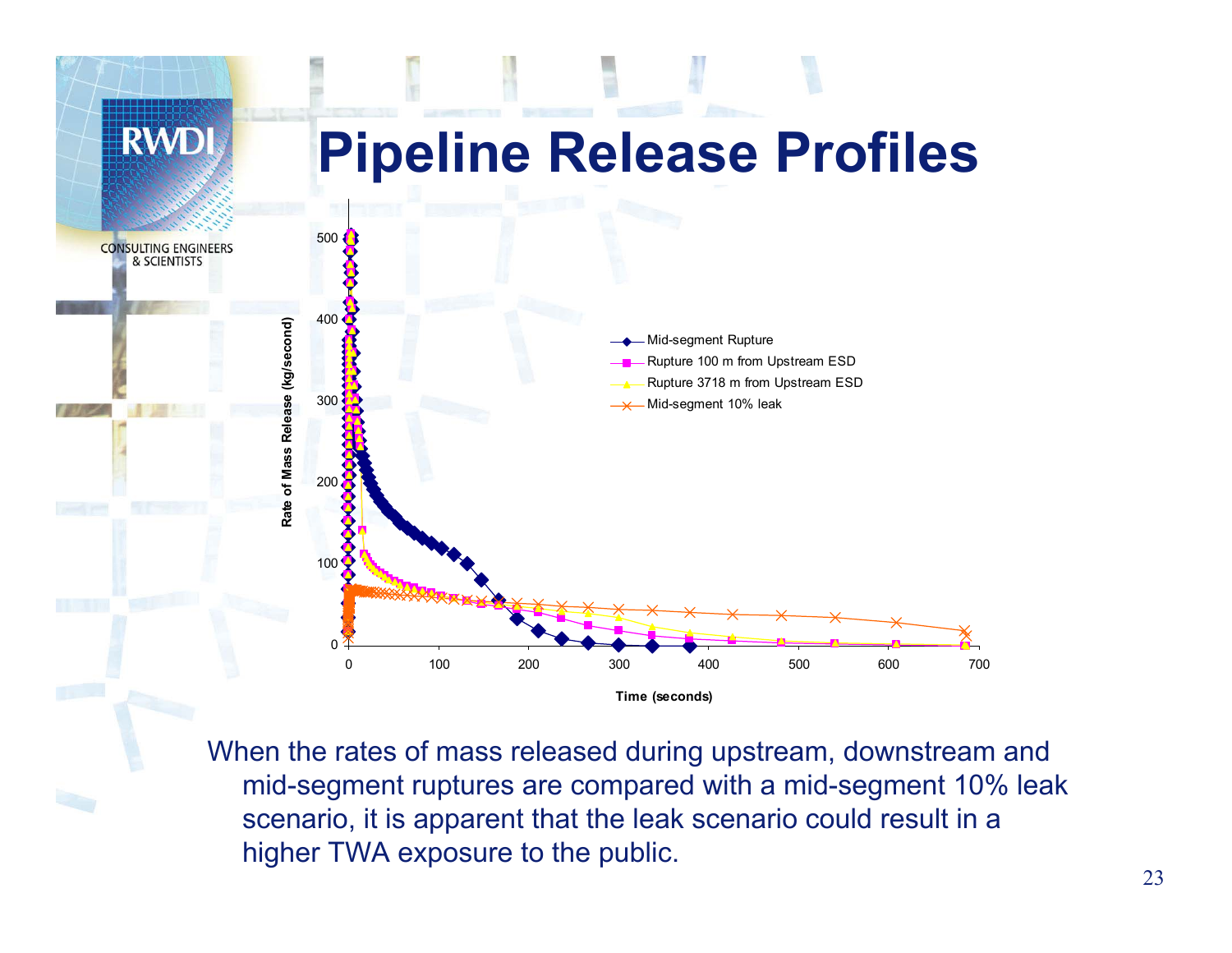# **Pipeline Release Statistics**

**CONSULTING ENGINEERS** & SCIENTISTS

| <b>Release</b>    | <b>Total Mass</b><br><b>Released</b><br>(tonnes) | <b>Duration of</b><br><b>Release</b><br>(seconds) | <b>Time to Trigger</b><br><b>Upstream ESD</b><br>(seconds) | <b>Time to Trigger</b><br><b>Downstream ESD</b><br>(seconds) |
|-------------------|--------------------------------------------------|---------------------------------------------------|------------------------------------------------------------|--------------------------------------------------------------|
| Upstream          | 22                                               | 338                                               | 15                                                         | 205                                                          |
| Mid-segment       | 27                                               | 211                                               | 153                                                        | 122                                                          |
| <b>Downstream</b> | 25                                               | 427                                               | 276                                                        | 15                                                           |
| <b>10% Leak</b>   | 34                                               | 1466                                              | 593                                                        | 557                                                          |

Note that the leak case results in a higher total mass release, due to the delay in closure of the ESDs.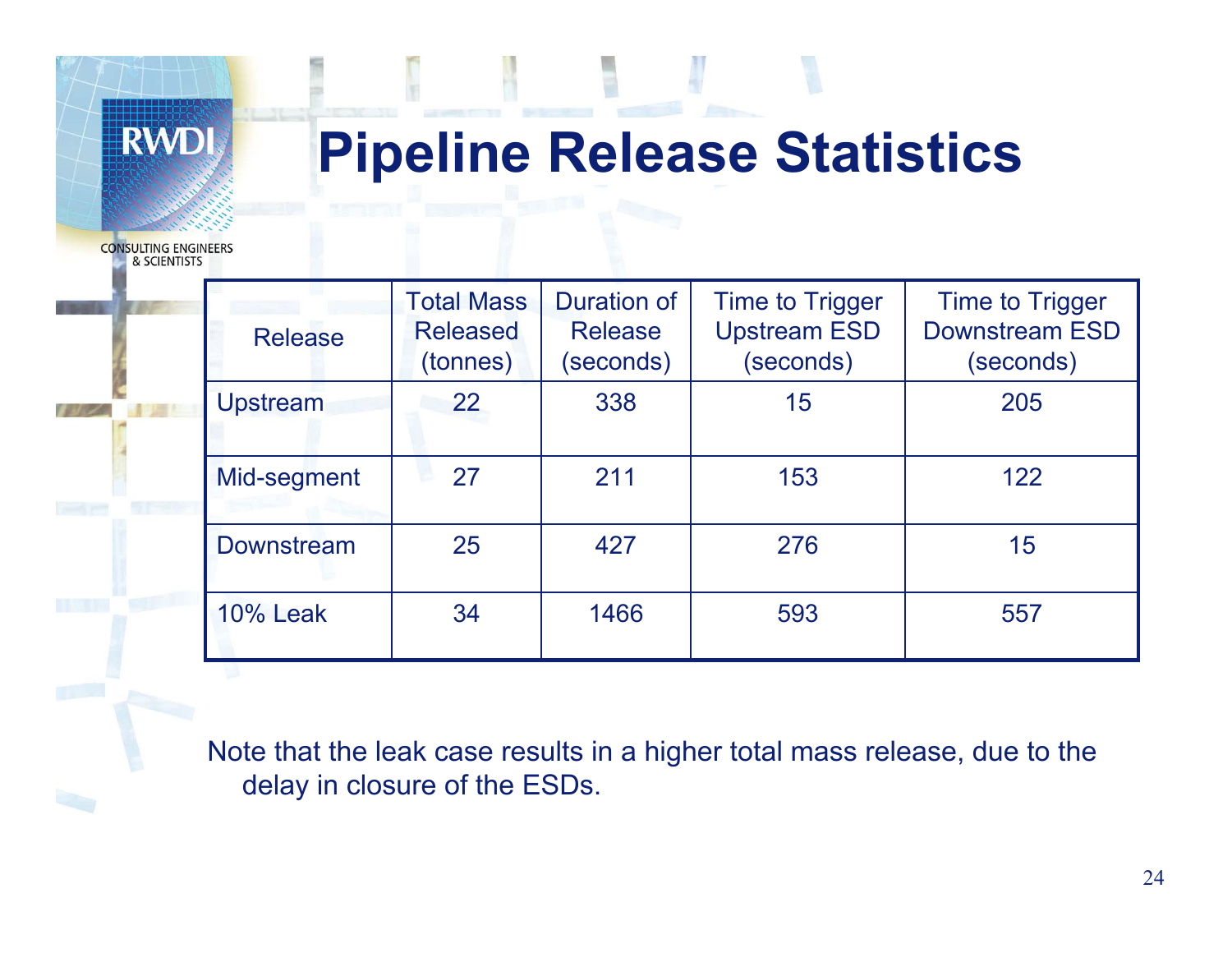# **Pipeline Illustration**

**CONSULTING ENGINEERS** & SCIENTISTS

**RWDI** 

These animations show the vertical and horizontal development of plumes from a pipeline rupture (top) and a pipeline leak (bottom). Note that H <sup>2</sup>S concentrations are initially higher for the rupture, but persist longer in the leak case.



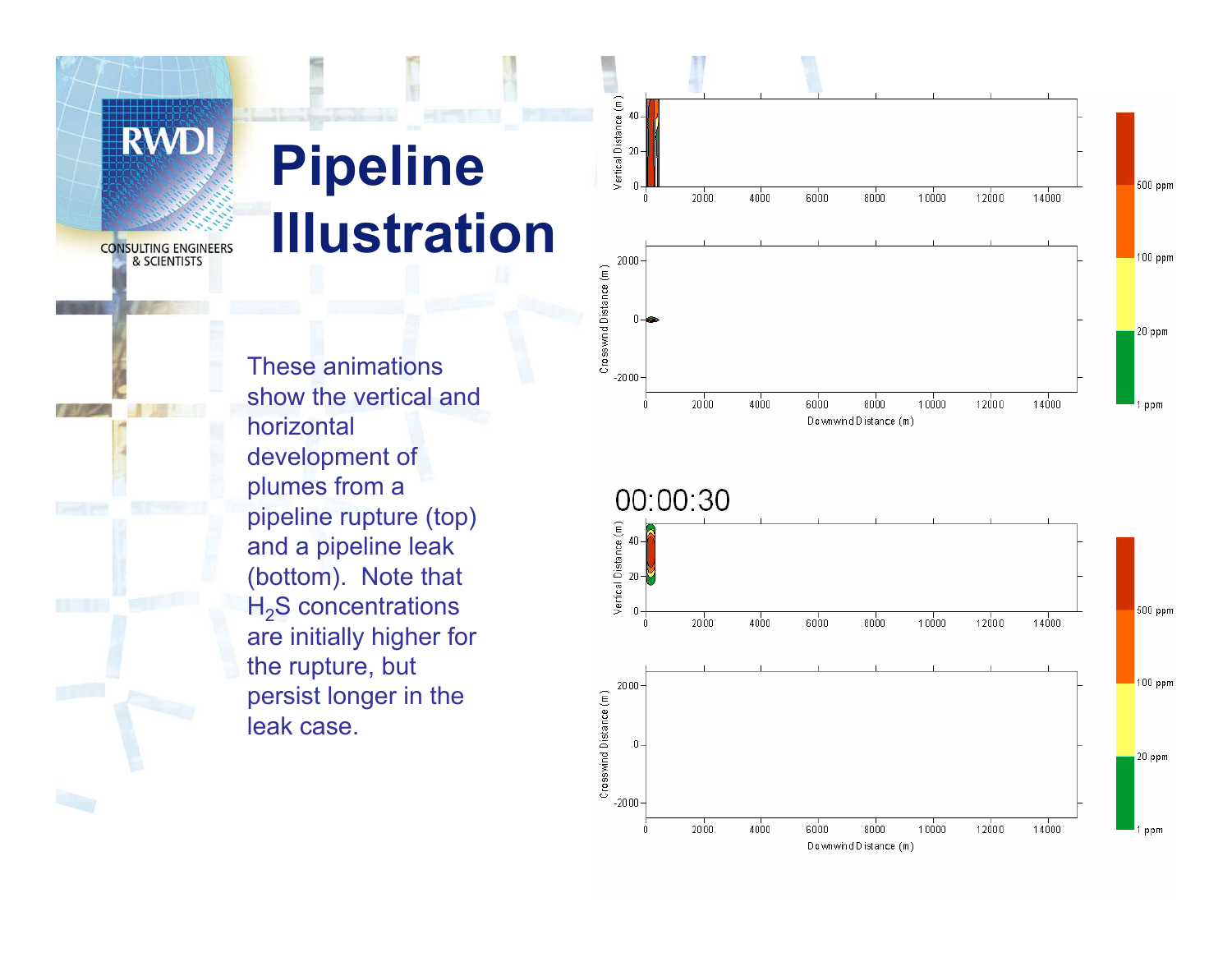## **Summary**

**SULTING ENGINE** & SCIENTISTS

- Worst-case scenario dependent on:
	- Endpoint criteria
	- Operating parameters
	- Release scenarios
	- $\mathcal{L}_{\mathcal{A}}$ Meteorological conditions
- **Alternate scenarios need to be investigated** 
	- May be worst-case scenario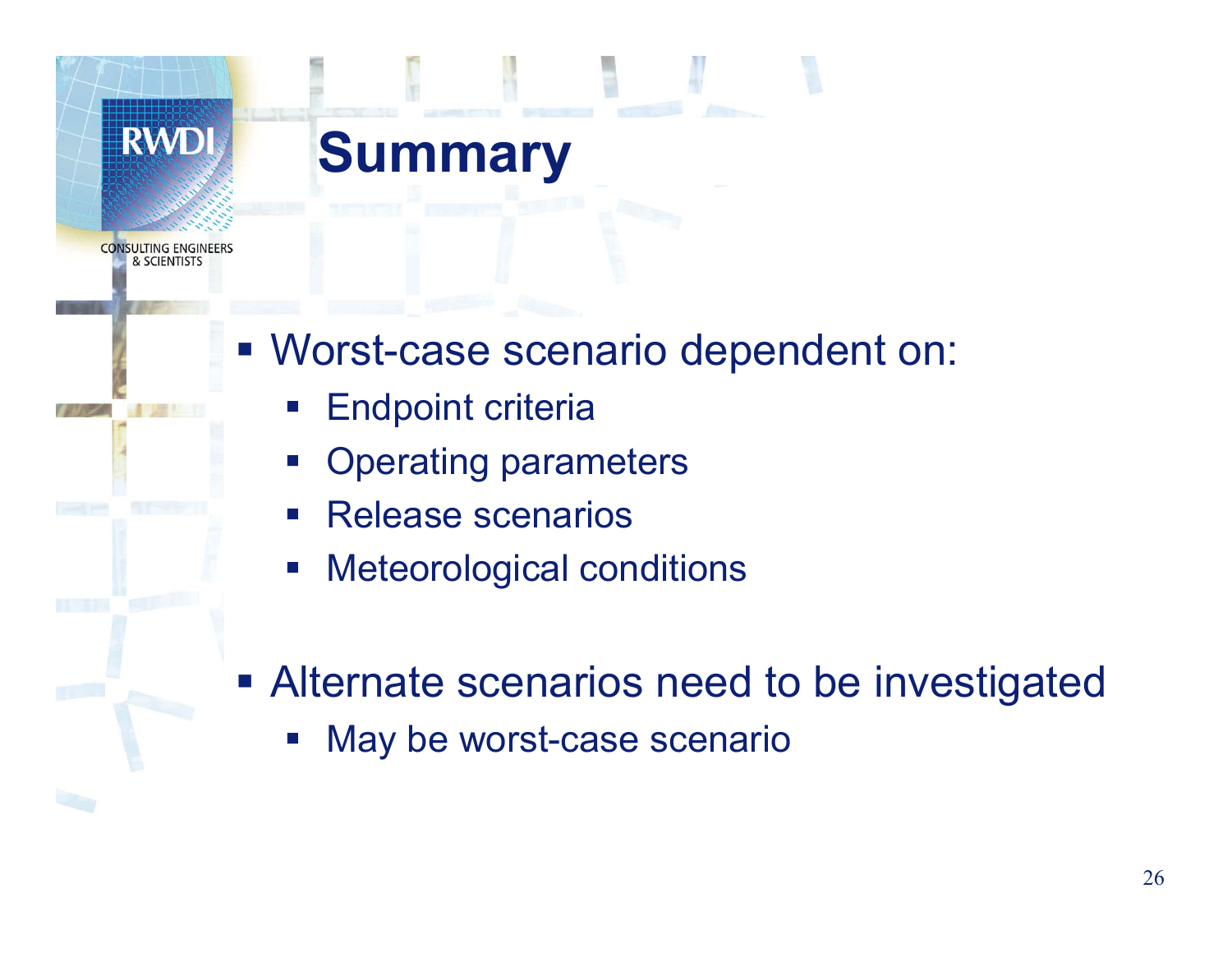# **RWD**

#### REPUTATION RESOURCES RESULTS



**CONSULTING ENGINEERS** & SCIENTISTS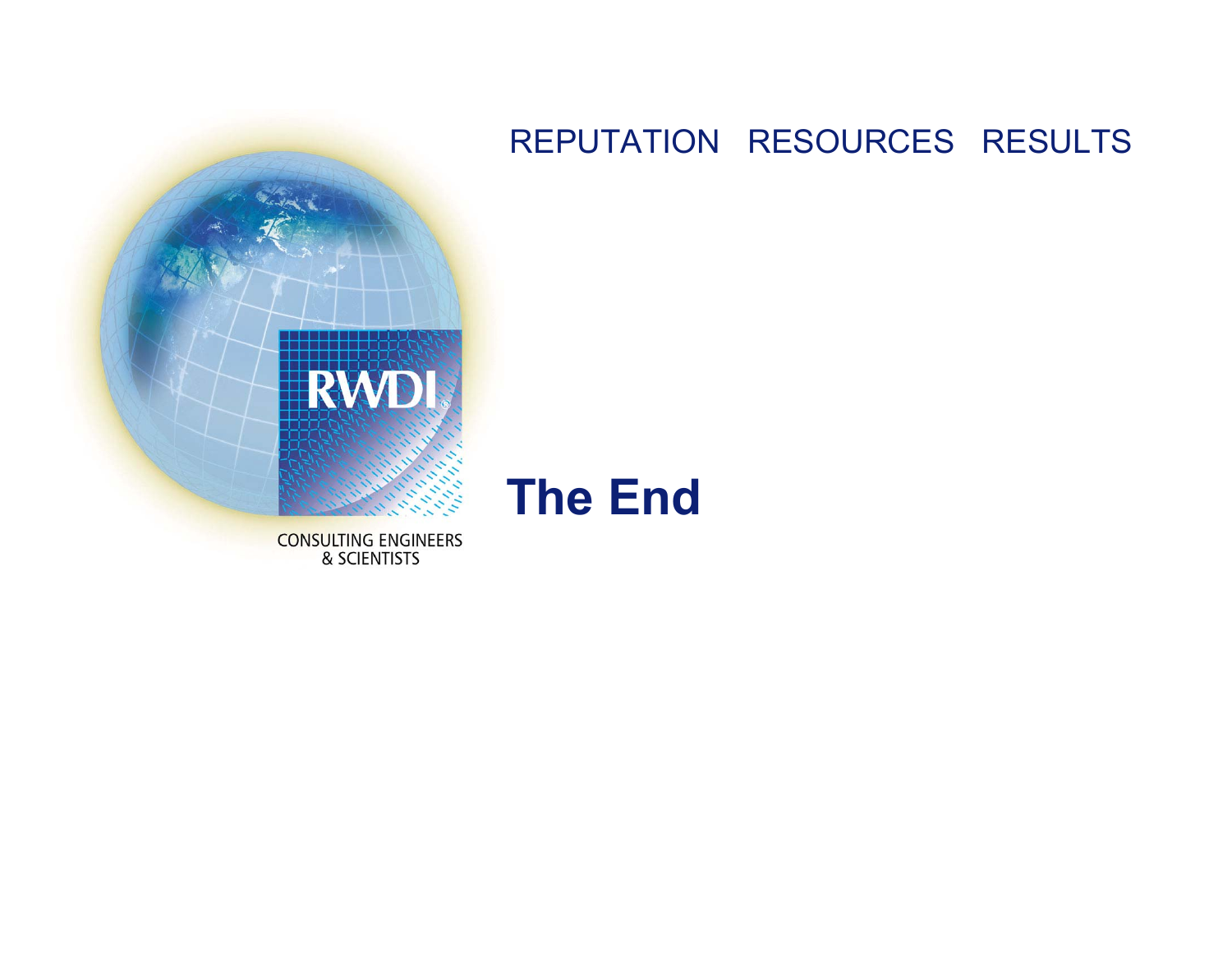# **RWD**

#### REPUTATION RESOURCES RESULTS

## **Definitions**

**CONSULTING ENGINEERS** & SCIENTISTS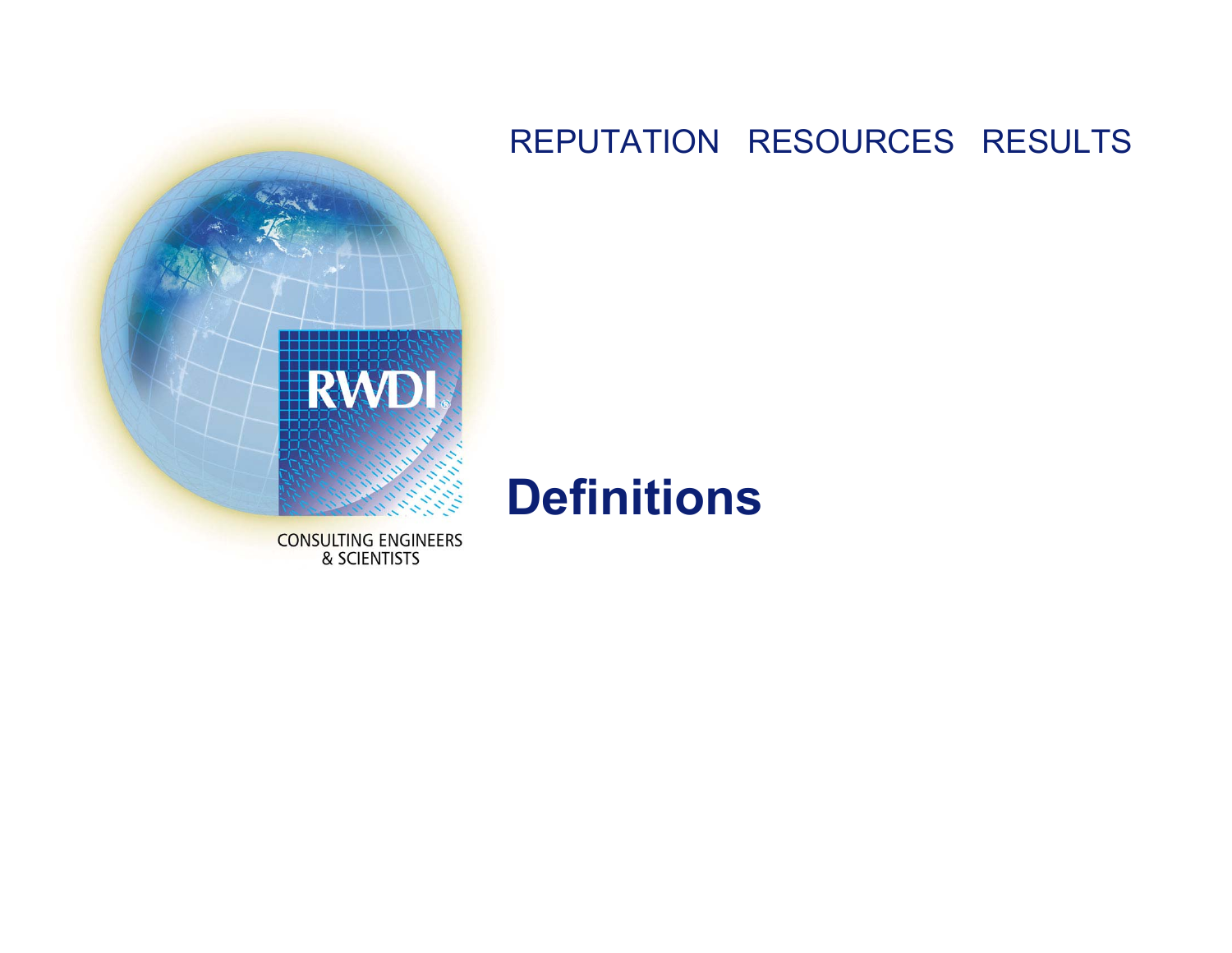# **Worst-Case Release - EPA**

**CONSULTING ENGINE** & SCIENTISTS

**RWD** 

A worst-case release is defined as:

**The release of the largest quantity of a** regulated substance from a vessel or process line failure, and

**The release that results in the greatest** distance to the endpoint for the regulated toxic or flammable substance.

(Risk Management Program Guidance for Offsite Consequence Analysis. EPA, 1999)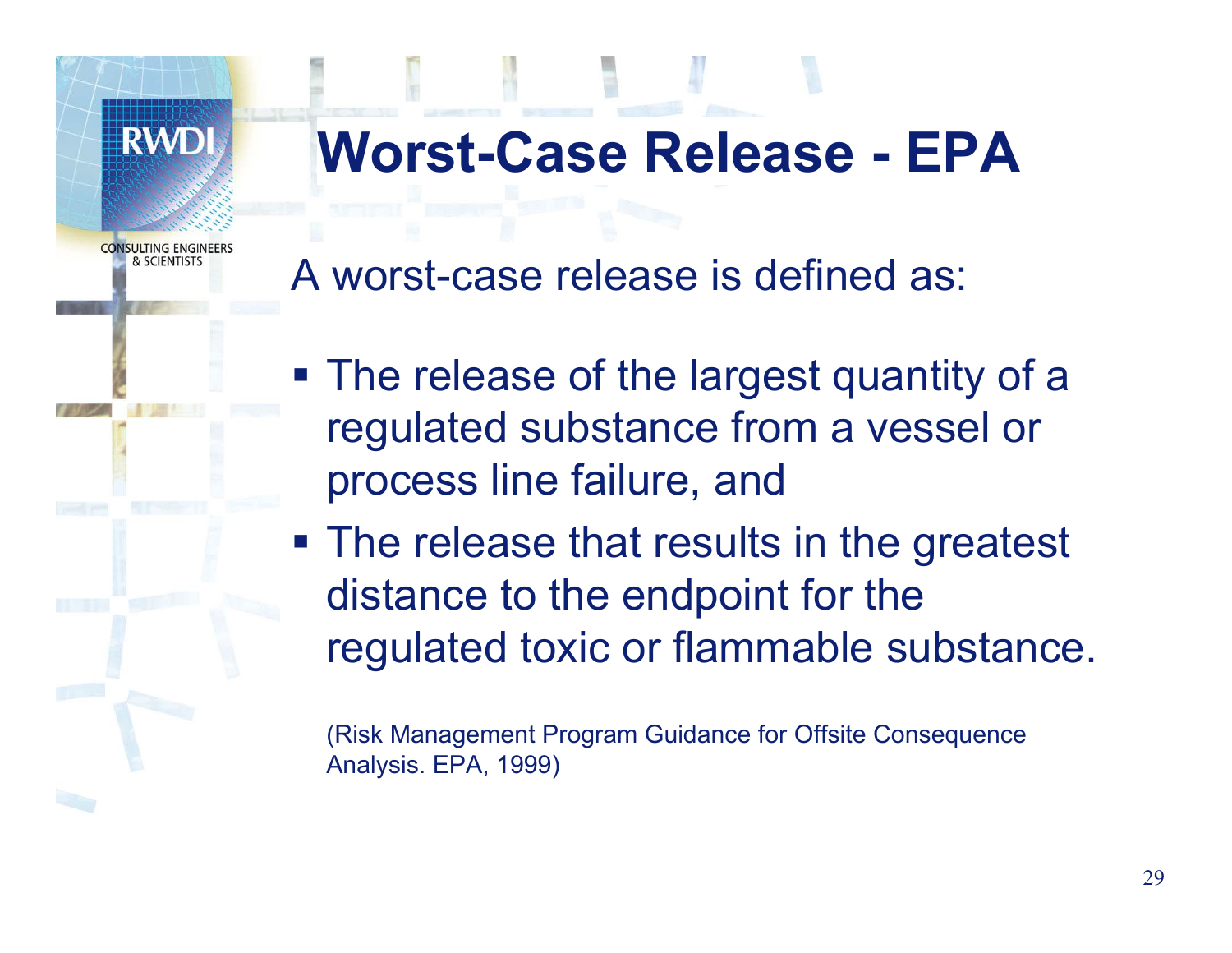**SULTING ENGINE** & SCIENTISTS

# **Worst-Case Release - EPA**

- **For most gases, the worst-case release** scenario assumes that the quantity is released in 10-minutes.
- For liquids, the scenario assumes an instantaneous spill; the release rate to the air is the volatilization rate from a pool 1 cm deep.
- For flammables, the worst-case assumes an instantaneous release and a vapour cloud explosion.

(Risk Management Program Guidance for Offsite Consequence Analysis. EPA, 1999)

-back-